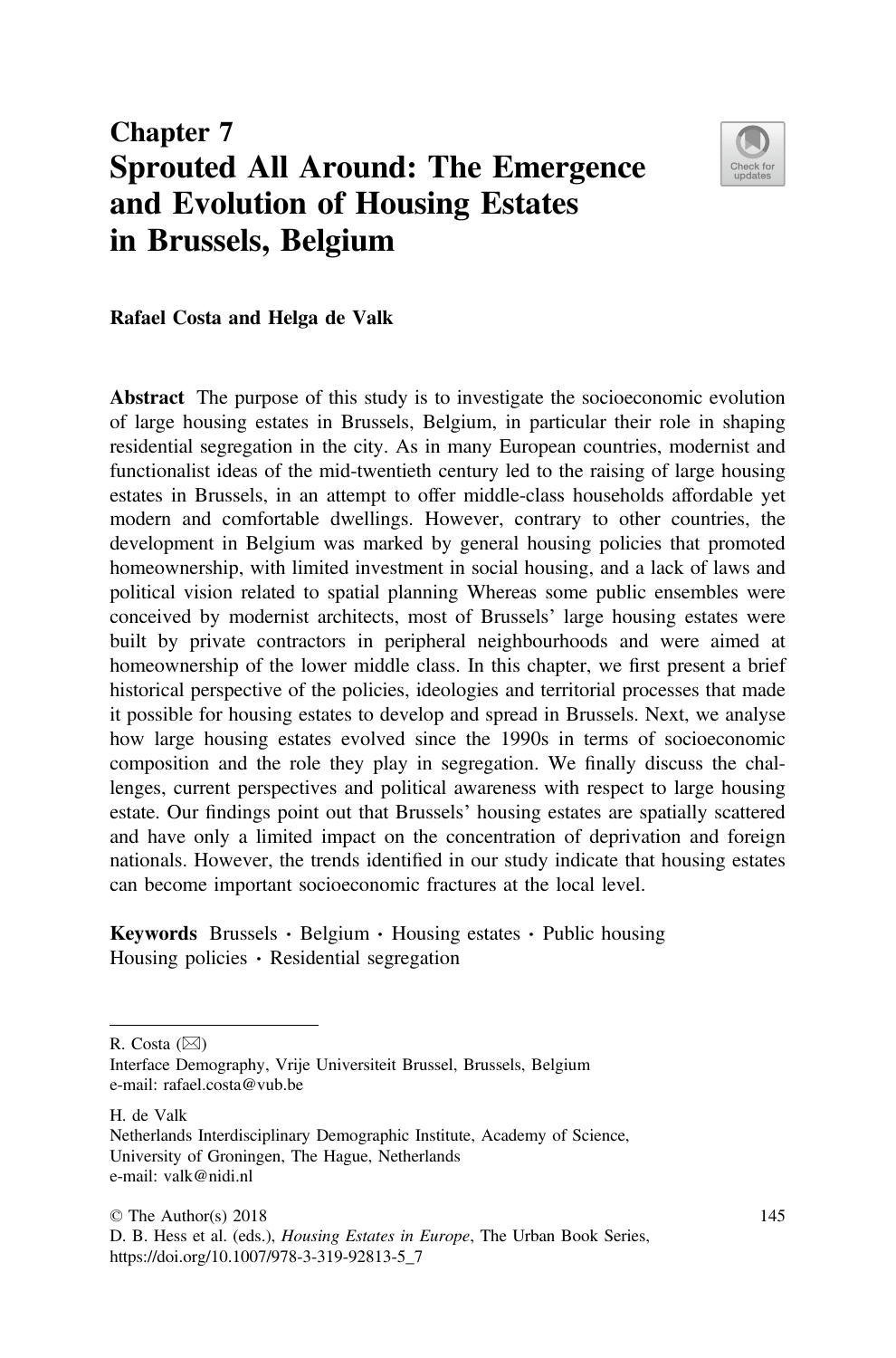#### <span id="page-1-0"></span>7.1 Introduction

As in many European countries, modernist and functionalist ideas of the mid-twentieth century led to the raising of large housing estates in Brussels, in an attempt to offer middle-class households affordable yet modern and comfortable dwellings. However, contrary to other countries, the development in Belgium was marked by general housing policies that promote homeownership, with limited investment in social housing, and a lack of laws and political vision related to spatial planning (De Decker [2008](#page-20-0)). Whereas some public ensembles were conceived by modernist architects, most of Brussels' large housing estates were built by private developers in peripheral, green neighbourhoods and were aimed at homeownership of the lower middle class (Broes and Dehaene [2016\)](#page-20-0).

The purpose of this study is to investigate the socioeconomic evolution of large housing estates in Brussels, in particular their role in shaping residential segregation and social mix in the city.

These housing estates house large numbers of people in extensive areas and as such they can have a considerable effect in shaping ethnic and socioeconomic segregation in the city. If they are deteriorating over time in terms of living standards and housing quality, they might increasingly concentrate deprived households, including newly arrived migrants. In addition, inasmuch as people are socialised in large and deprived apartment complexes, large housing estates may also produce cumulative disadvantages over their residents' life courses (Andersen [2002;](#page-20-0) Phillips [2007](#page-21-0)). So far there is limited knowledge on the situation of large housing estates in Brussels, and despite their potential negative effects, no systematic study to date has investigated the impact of housing estates on socioeconomic and ethnic disparities in this city.

In this chapter, we first present a brief historical perspective of the policies, ideologies and territorial processes that made it possible for large housing estates to develop and spread in Brussels (Sect. 7.2). In the third section, we make an inventory of housing estates in Brussels and discuss their location and physical layout. The fourth section analyses how estates evolved in Brussels since the 1990s in terms of socioeconomic composition and the role they play in segregation patterns. Section [7.5](#page-16-0) discusses the challenges, current perspectives and political awareness in Brussels with respect to large housing estates.

# 7.2 Public Policies and Large Housing Estates: The Belgian Particularity

In many European cities, housing production in the mid-twentieth century was marked by the construction of vast ensembles of mid- and high-rise apartment buildings. These 'large housing estates', inspired by modernist and functionalist ideas, were often conceived to meet the housing shortage after World War II and to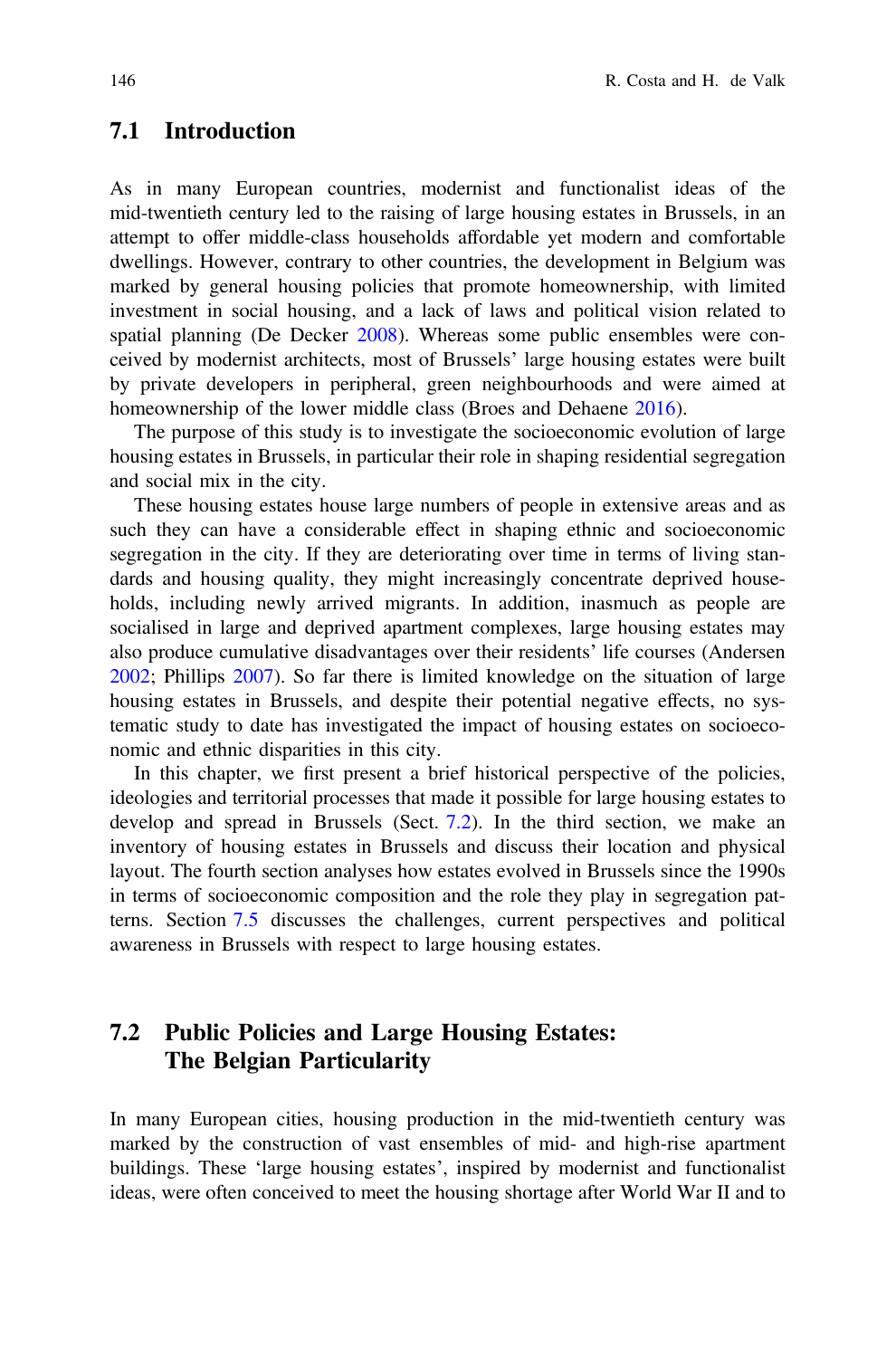accommodate an increasing urban population (Musterd and van Kempen [2005;](#page-21-0) Wassenberg et al. [2004](#page-21-0)). Moreover, they were designed in many cases as an affordable social housing alternative provided by the welfare state (Tammaru et al. [2016](#page-21-0)).

This general pattern observed across Europe was, however, not applicable to Belgian cities. Large housing estates emerged in cities such as Brussels, Antwerp and Liege in a context of population decline, urban sprawl, lack of spatial planning and heavy state promotion of homeownership.

Throughout the twentieth century, Belgian housing policy was based on the promotion of homeownership (De Decker [2008](#page-20-0)). This was consolidated in the post-war period by the De Taeye act, passed in 1948 (Theunis [2006\)](#page-21-0). With this act, low- and high-income households could profit from grants, tax benefits and loans to buy or to build their own house (Grosjean [2010\)](#page-20-0). In the absence of spatial planning restrictions, households were able to buy land in the city fringes and rural areas and build their own detached house (De Decker [2008;](#page-20-0) Kesteloot and Cortie [1998\)](#page-20-0). The production of single-family houses became an important instrument of the Fordist economy: the increasing demand for new housing, financed by the state's homeownership policies, nourished economic growth via the building industry (Kesteloot and Van der Haegen [1997](#page-20-0)).

Homeownership policies resulted in massive urban sprawl in Brussels (De Decker [2008\)](#page-20-0). The emerging middle class progressively left old dwellings in nineteenth-century neighbourhoods and moved to the green outskirts. This process coincided with the arrival of international labour migrants from southern Europe, Turkey and Morocco from the late 1960s onwards. These migrants established themselves in the working-class neighbourhoods left behind by Belgians (Kesteloot and Van der Haegen [1997\)](#page-20-0). The same neighbourhoods have clustered, until today, high shares of non-western migrants, most living in low-quality dwellings from the private rental market (De Winter and Musterd [1998\)](#page-20-0).

Most of the public investment during this time was put into the tools to support homeownership and into infrastructure to accompany urban sprawl (Kesteloot and Cortie [1998\)](#page-20-0). At the same time, investments in public housing remained limited.

The Brunfaut act, passed in 1949, was intended to address the lack of social public housing (Grosjean [2010;](#page-20-0) Kesteloot and Cortie [1998](#page-20-0)). Despite this act, public housing production remained marginal compared to private production (Broes and Dehaene [2016](#page-20-0)). Still, the act allowed the construction of some large public housing estates from the late 1950s through the 1970s (Grosjean [2010](#page-20-0); Sterken [2013\)](#page-21-0). These estates were inspired by modernist ideas, and a number of them were conceived by prominent Belgian modernist architects such as Renaat Braem and Willy Van Der Meeren. These estates were built in vast (and cheap) lands on the fringes of Brussels, while the public authorities laid down the infrastructure to connect them to the city centre (Sterken [2013\)](#page-21-0). Following the modernist precepts, these estates were designed to function as independent and autonomous neighbourhoods—an ideal that was never achieved (Sterken [2013\)](#page-21-0). Public estates were intended to be occupied by vulnerable households. As is the case of the public sector as a whole, these estates have functioned as a 'safety net' in the Belgian housing system (De Decker [2008;](#page-20-0) Winters and Elsinga [2008\)](#page-21-0).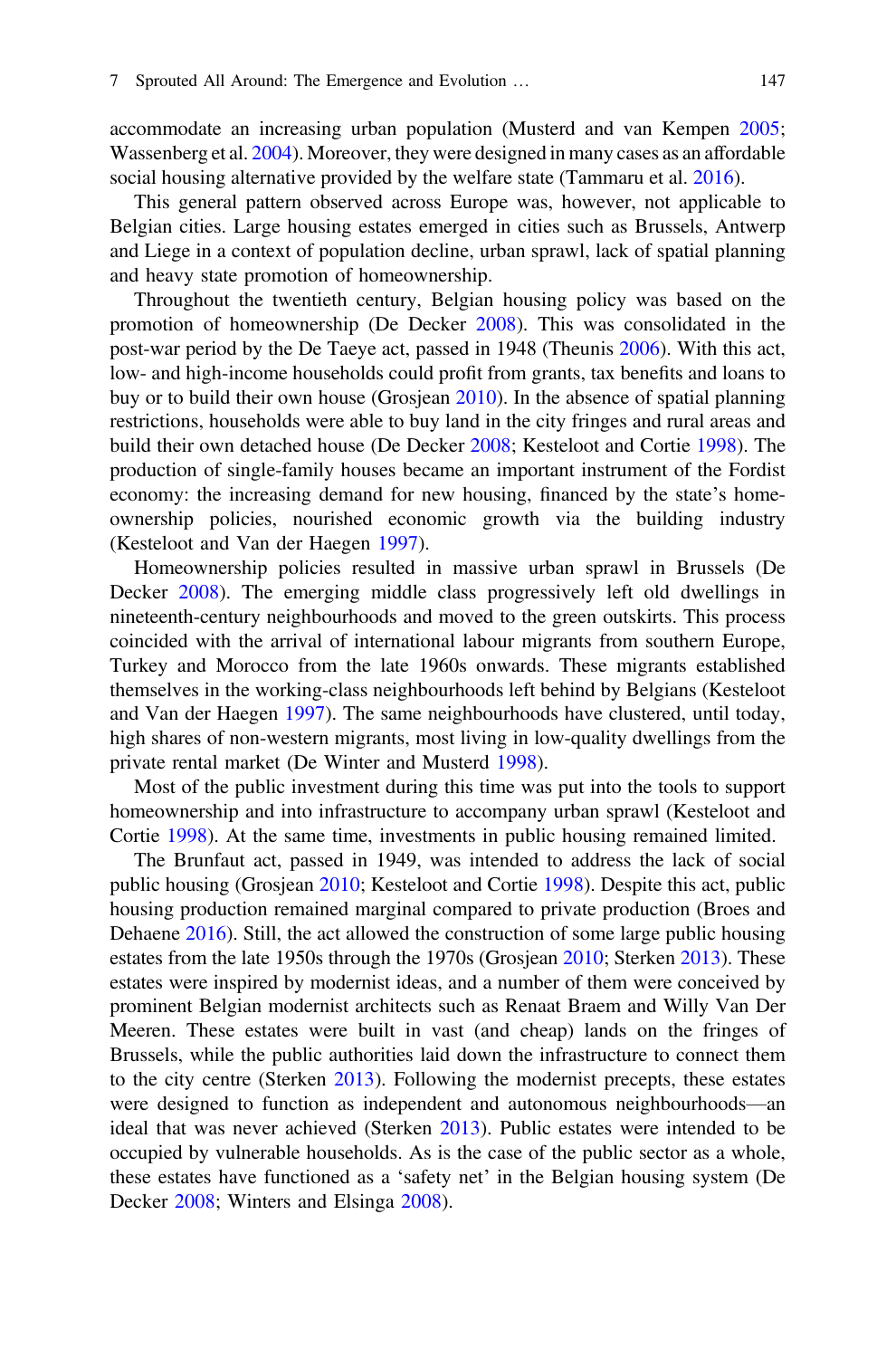<span id="page-3-0"></span>Parallel to this, private contractors had taken an important role in the economic landscape. As early as the 1950s, contractors began to organise and lobby housing legislation (Broes and Dehaene [2016\)](#page-20-0). One example is the 1953 act for slum clearance. By this act, private firms benefited from a flexible legislation that allowed them to expropriate slums, demolish insalubrious dwellings and buy the land at cheap prices, without specifying the purpose of their investments in the area (Grosjean [2010\)](#page-20-0). The liberal legislation led to what became known as 'brusselisation': a chaotic urban development driven by the speculation of private contractors. Much of the new constructions carried out in this context were related to transport infrastructure and the raising of office towers, but a number of projects were intended for housing (Grosjean [2010](#page-20-0)).

In particular, two contractors played a major role in the construction of housing estates: Etrimo S.A. and Ammelinckx S.A. These two companies specialised in the mass production of high-rise apartment slabs; together they built approximately 65,000 apartment units in Belgium through the 1960s and the 1970s (Broes and Dehaene [2016\)](#page-20-0). These apartments were intended for homeownership by the lower social classes. They offered standardised, affordable dwelling in apartment slabs, but still equipped with all the 'modern' amenities.

These apartment slabs were replicated in Brussels over the years (Broes and Dehaene [2016](#page-20-0), p. 103). In order to keep costs down, contractors preferred to integrate them inside existing transport and service facilities rather than invest in new infrastructure (Broes and Dehaene [2016\)](#page-20-0). Therefore, we find isolated slabs inside the city, as well as agglomerations of slabs in vaster areas in the fringes. In this last case, they are often located next to existing public estates, where infrastructure had recently been laid. Production of private estates was much greater in scope than that of social housing. However, their functionalist, cost-efficient architecture is the subject of much criticism, especially in view of the high architectural quality of modernist estates (Broes and Dehaene [2016](#page-20-0)).

In sum, large housing estates in Brussels arose as a result of two parallel processes. On the one hand, public modernist estates—some with great architectural appeal—were conceived for social housing following the Brunfaut Act (1949). On the other hand, a greater number of private estates were produced by developers that benefited from liberal laws and were aimed at the homeownership by the lower middle-class.

#### 7.3 Large Housing Estates in Brussels

#### 7.3.1 Definition and Selection of Large Housing Estates

In this study, we defined a large housing estate as an architecturally coherent ensemble of mid- and/or high-rise buildings, constructed after World War II up until the 1980s, and containing at least 500 housing units. This threshold of 500 housing units was preferred to larger ones (1,000 in other chapters of this book)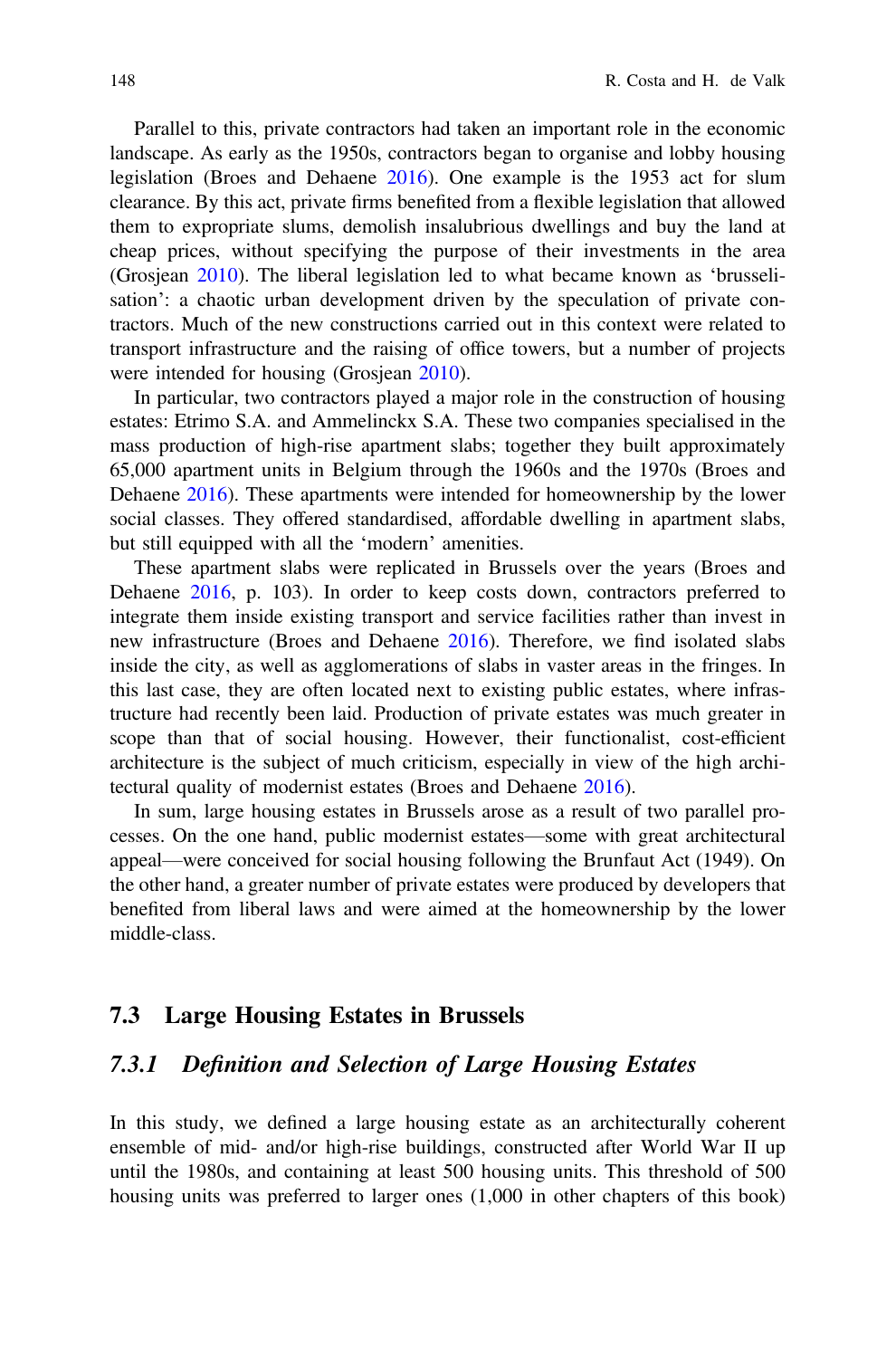because it better reflects the reality of Brussels' housing estates where those of 1,000 units are extremely rare. Large housing estates are scattered around the city and its fringes, rather than clustered together as is the case in other European cities. In fact, only a few housing estates in Brussels contain more than 1,000 housing units, making it not a very useful level of analyses.

In order to identify the large housing estates in Brussels, we used the most recent available data from the 2011 Census at the statistical sector level. This is the finest geographic level for which spatialised exhaustive data are available in recent years and that are comparable over time with older censuses. The 2011 Census is the first administrative census in Belgium: it combines data from the national population register, the land register (Cadastre/Kadaster) and other databanks at the individual and household levels. For this reason, data on population and dwellings are considered to be rather complete and of high quality.

The process of identifying large housing estates followed quantitative and visual steps. First, we selected all statistical sectors containing more than 250 housing units built in one single decade between 1946 and 1990. The choice of a lower number of housing units—250—was to capture large housing estates extending over adjoining sectors or built over different decades. Second, we proceeded to a visual inspection of the pre-selected sectors using an overlay of Google Maps and statistical sectors mapping as well as Google Earth's 3D tool (as depicted in Fig. [7.1](#page-5-0)). This allowed us to inspect whether the housing units selected with the census data were located in coherent ensembles of mid- and high-rise buildings, to identify the cases in which adjoining sectors made up for coherent estates of 500 housing units, and to check if any housing estate had been left out in the first quantitative selection. We excluded all sectors containing estates with more than 250 units which accounted for less than 50% of the sectors' population and with no coherent buildings in adjoining sectors. In the end of this process, we kept 59 statistical sectors (Fig. [7.2\)](#page-6-0), corresponding to 30 ensembles that we denote as 'large housing estates'. Among these estates, 16 are composed of private housing only, whereas 11 are composed of public housing and three are mixed.

The main limitation of our selection process is that some statistical sectors are not entirely composed of large housing estates: they may also include other older houses. Still, only 13 of the selected sectors have more than 10% of their housing units built before 1945, and this share never exceeds 50%. We therefore assume that the presence of other types of dwellings does not influence the quantitative analysis of large housing estates.

# 7.3.2 The Configuration and Physical Aspects of Brussels' Large Housing Estates

Even though we can find isolated apartment towers inserted in the Brussels urban fabric, most large housing estates are located in the fringes of the city (Fig. [7.2\)](#page-6-0). In the case of private estate projects, the peripheral location is explained by cheaper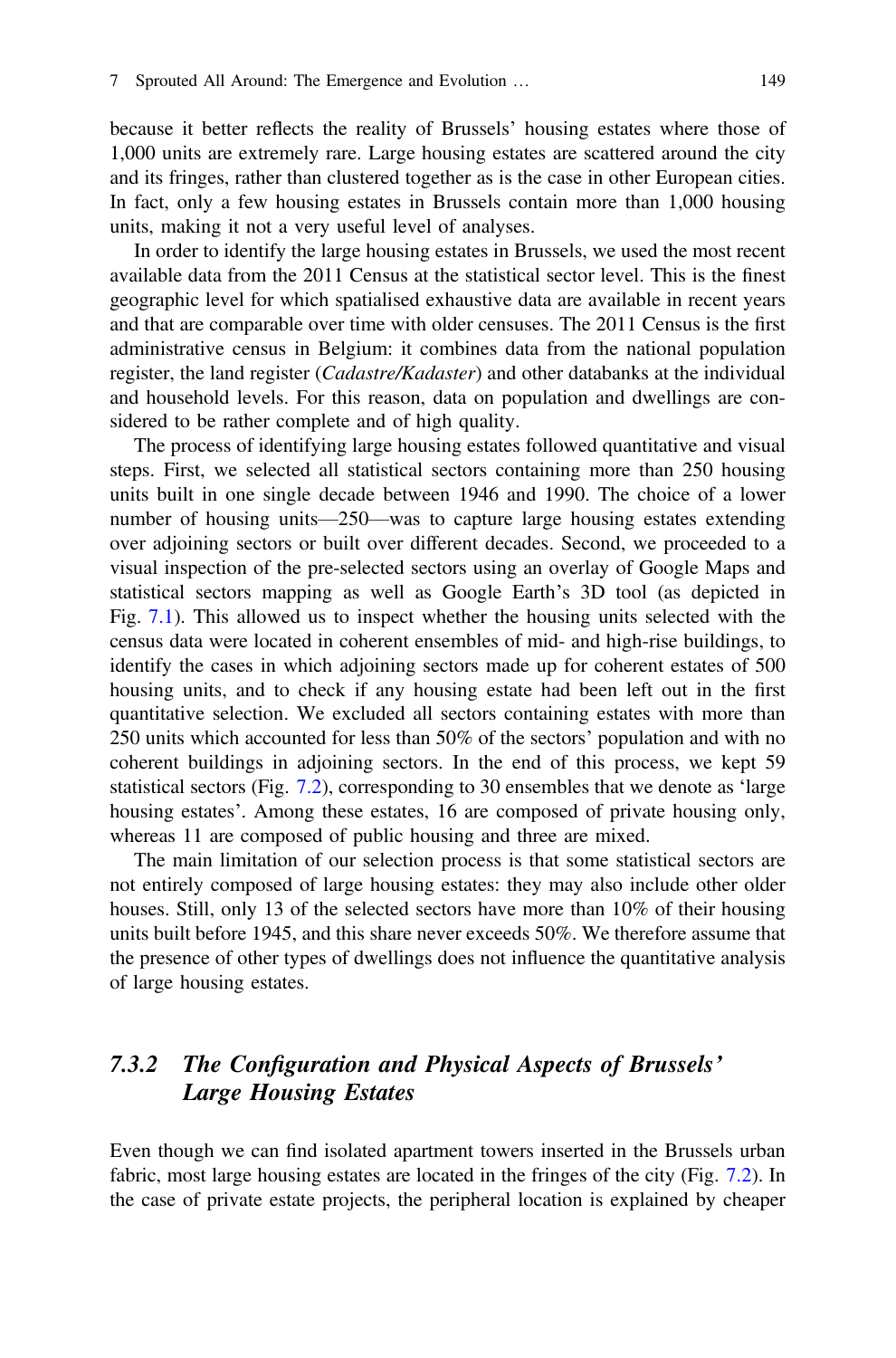<span id="page-5-0"></span>

Fig. 7.1 A private large housing estate in Brussels depicted in Google Earth's 3D tool, showing typical configuration of private large housing estates, with similar slabs inserted in a shared greenspace. Source Google Earth

land, but also by the appealing prospect for the lower middle class at the time of an affordable suburban property easily connected to the city centre (Broes and Dehaene [2016](#page-20-0)). As for some notable social housing estates (e.g. Cité Modèle/ Modelwijk and Ieder Zijn Huis), the peripheral location also benefited from cheaper land but was part of the modernist project of creating independent and autonomous neighbourhoods, combining commerce, services, leisure and housing. Large housing estates in Brussels are typically composed of ensembles of high-rise apartment buildings separated by shared green areas.

Public housing estates are very diverse in terms of style and size. As mentioned above, some public estates were conceived as modernist projects and have a true architectural importance. This is the case of the Cité Modèle/Modelwijk conceived by prominent Belgian modernist architects led by Renaat Braem. The project of this complex (Fig. [7.3\)](#page-7-0) was presented during the Brussels World's Fair in 1958 as a groundbreaking model of social housing embodying the principles of Modernism: industrial-style apartment towers, vast parks and common facilities (Sterken [2013\)](#page-21-0).

Private housing estates, in contrast, were marked by functionalism rather than by modernism: the main concern in their conception was to minimise construction costs and keep the housing units at affordable prices. The few contractors in the large-scale property business made use of standardised blueprints and prefabricated construction elements to produce quasi-identical slabs (Fig. [7.4](#page-8-0)). The typical slab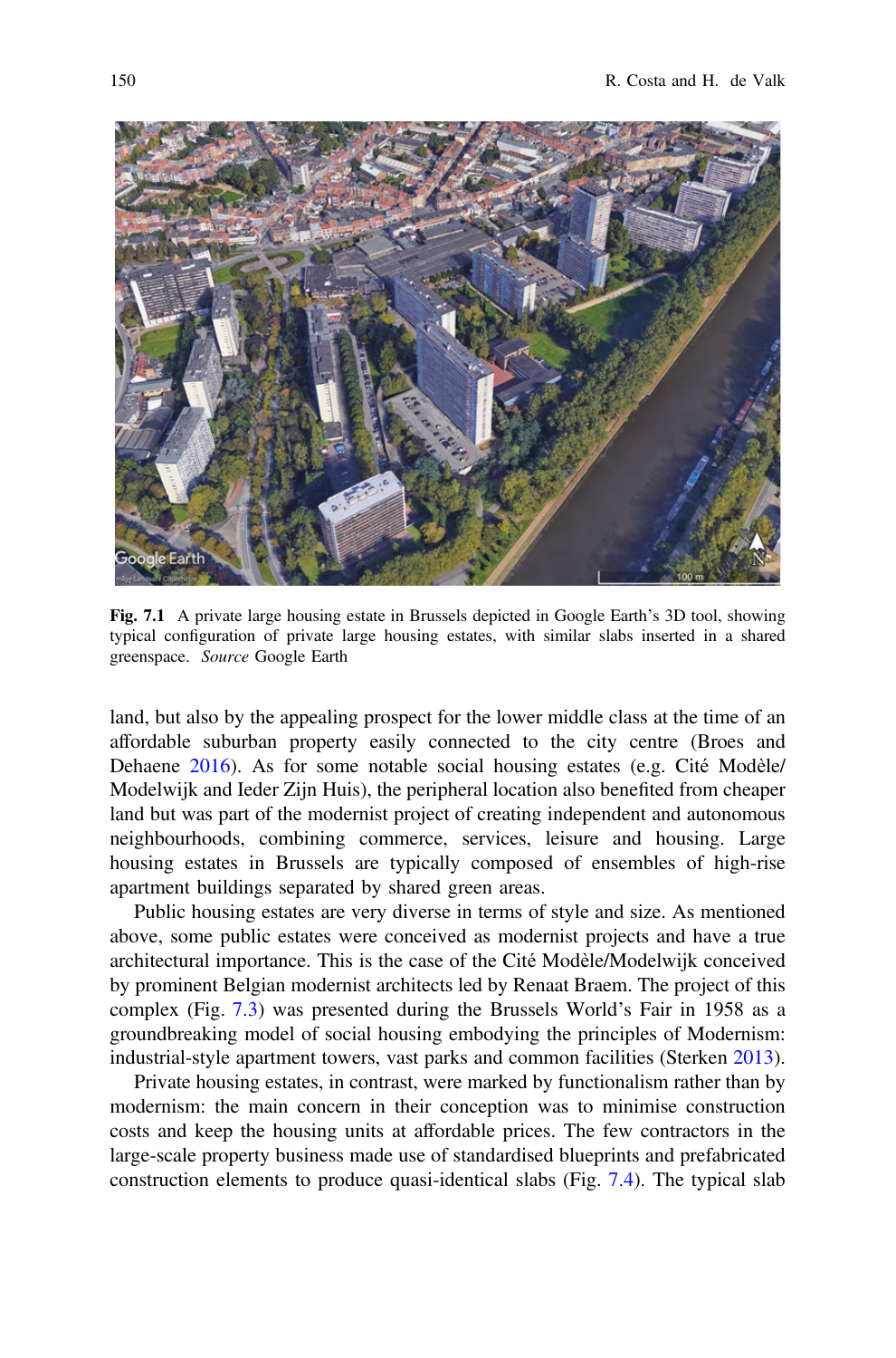<span id="page-6-0"></span>

Fig. 7.2 Statistical sectors containing or composing large housing estates in Brussels. Data Source Census 2011 (Statistics Belgium)

contains approximately 150 apartments: they are composed of three columns side by side, with 12 to 13 floors and four apartments per floor. Several slabs scattered over green areas made up for vast private estates (Fig. [7.1](#page-5-0)).

### 7.4 Brussels' Large Housing Estates: Structures of Segregation?

# 7.4.1 Demographic and Socioeconomic Evolution of Large Housing Estates (1991–2011)

The share of the Brussels' population living in large housing estates is not considerably high. Our data—at the level of the statistical sectors—do not allow us to obtain an exact number of housing estate inhabitants (see Sect. [7.3\)](#page-3-0). Still, a rough estimation can be obtained by examining the number of people in the statistical sectors of the selected estates who lived in housing units built between 1946 and 1990 (Table [7.1](#page-9-0)). In 2011, this number added up to 84,099, which is no more than 7.4% of the total Brussels population. Only 2.0% of Bruxellois live in public estates. If we consider the population in the large housing estates' statistical sectors (including the marginal older buildings that are encompassed), we notice that the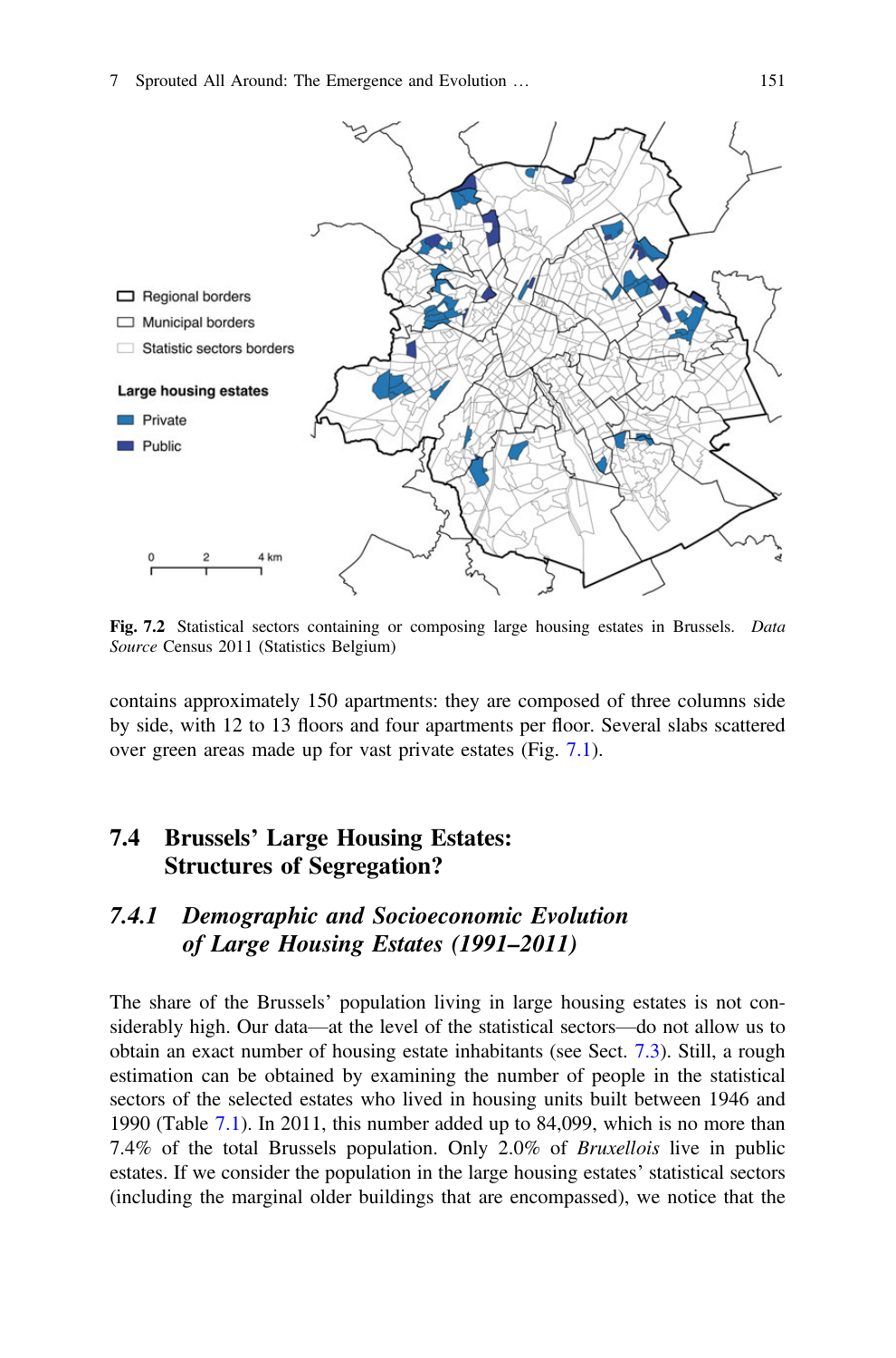<span id="page-7-0"></span>

Fig. 7.3 La Cité Moderne: maquette presented at the Brussels Expo 1958 as a model of modern housing. Source © AAM/Foundation CIVA Stitching, Brussels

estates' population increased in absolute numbers, but remained stable relative to the city. At the same time over the whole period, it is also clear that more people live in private housing estates than in public ones. This is in line with the limited public investments in public housing and the dominance of the private housing market.

Concerning the tenure structure, public estates are logically dominated by rented apartments managed by public housing companies. In private estates, on the other hand, 57% of the housing units were owner-occupied in 2011. This is considerably high compared to the overall Brussels' level (38%). What is more, the high ownership rates seem to be a peculiarity of private housing estates that is not linked to the tenure structure of their location in the city: in sectors surrounding these estates, the rate is much lower (40%).

We analysed in a second step the socioeconomic composition of those living in large housing estates. To this end, we used data from the censuses of 1991, 2001 and 2011. As definitions and data quality vary from one census to the other (see Deboosere et al. [2003](#page-20-0); Deboosere and Willaert [2004](#page-20-0); The Eurostat Census Hub Metadata eu/eurostat/web/population-and-housing-census/census-data/[2011\)](#page-21-0), we selected indicators that are fairly comparable over the three census rounds. Despite their rather basic level, they offer a good overview of large housing estates' socioeconomic and demographic profiles: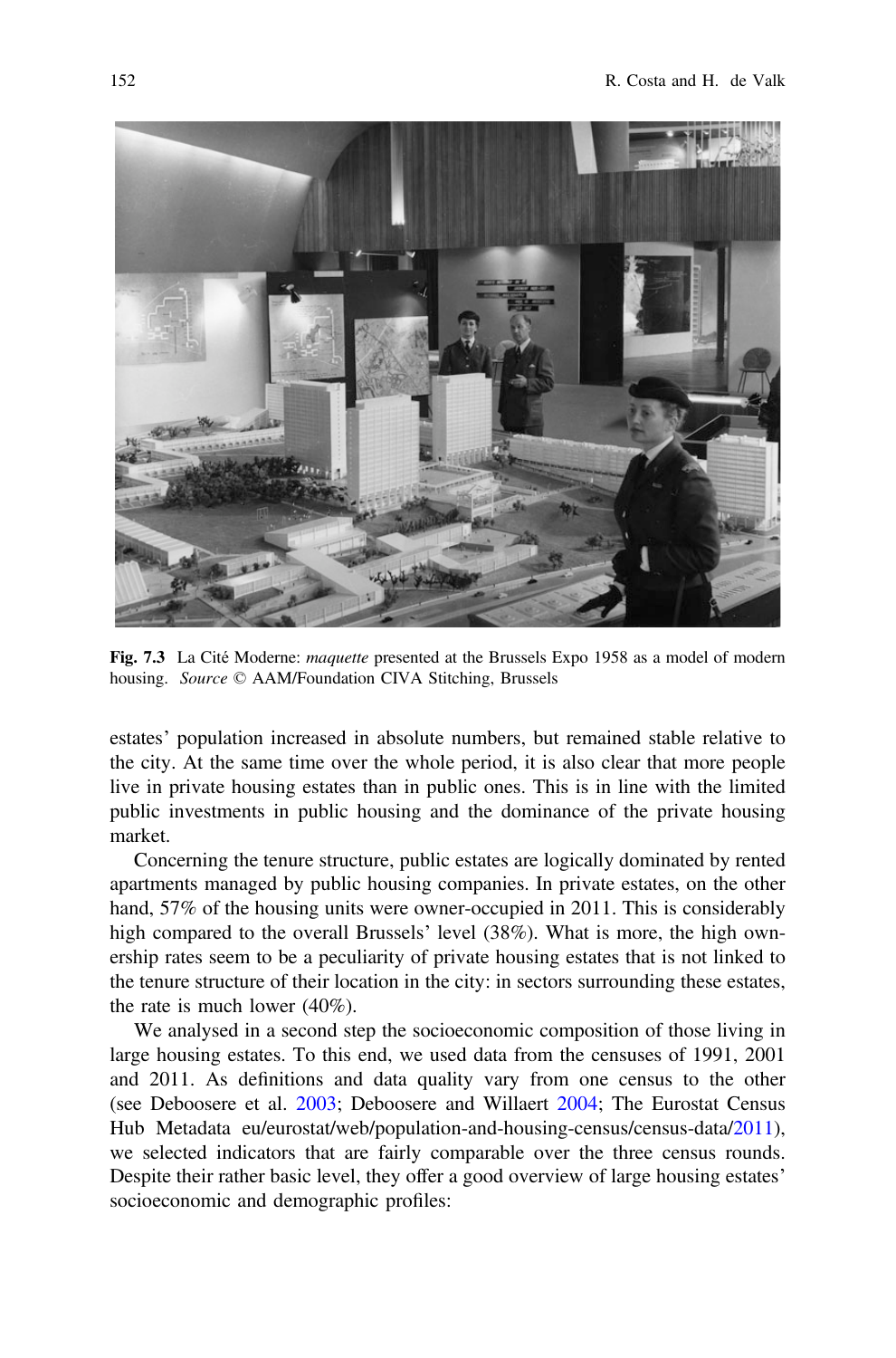<span id="page-8-0"></span>

Fig. 7.4 One tower of the Mettewie buildings, an example of a private apartment slab. Source R. Costa and H. de Valk

- age structure: share of the total population aged 0 to 15 and 65 and older;
- share of households composed of a single parent living with children;
- share of people with foreign nationality;
- employment rate: share of people in employment among the population aged  $15-65$ <sup>1</sup>;
- education level: share of the not-studying population aged 18 and older with maximum lower;
- secondary diploma (low education) and minimum tertiary diploma (high education).

Table [7.2](#page-10-0) shows these indicators calculated for private, public and mixed housing estates. For contextual comparison, these indicators are also presented for the entire city, as well as for the statistical sectors surrounding large housing estates (in parentheses).

The age structure in large housing estates did not change considerably in the last decades. It is noteworthy, nevertheless, that both younger and older populations

<sup>&</sup>lt;sup>1</sup>The censuses of 1991 and 2001 relied on self-reported questionnaires, while the Census 2011 was based on administrative sources. In the former, categories of unemployment and inactivity could be interpreted by respondents in different ways. As a consequence, unemployment in the census data does not necessarily correspond to the official definition (working-age persons out of employment looking for a job). Employment, on the other hand, is more accurately comparable over different census rounds. We therefore chose employment over unemployment.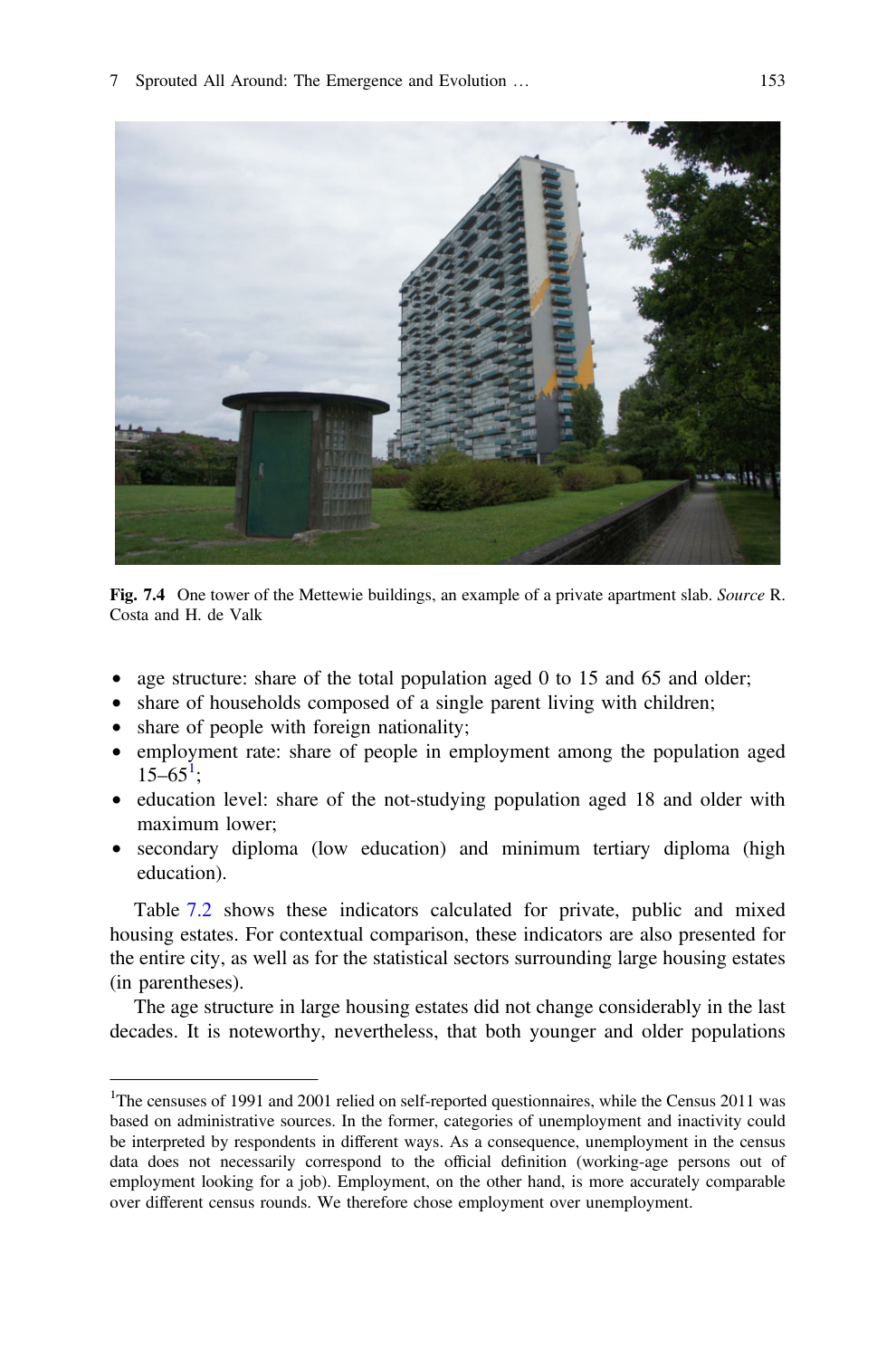| Large<br>housing                  | Population of statistical sectors assigned as large<br>housing estates |                    |                | Living in units built<br>from 1946 to 1990 |
|-----------------------------------|------------------------------------------------------------------------|--------------------|----------------|--------------------------------------------|
| estate type                       | 1991                                                                   | 2001               | 2011           | in 2011                                    |
| Public                            | 28,825 (3.0%)                                                          | 28,677 (2.9%)      | 31,270 (2.8%)  | 22,287 (2.0%)                              |
| Private                           | 56,154 (5.9%)                                                          | 57,000 (5.8%)      | 65,140(5.7%)   | 50,577 (4.5%)                              |
| Mixed                             | $12,322(1.3\%)$                                                        | $12,008$ $(1.2\%)$ | 12,996 (1.1%)  | $11,235(1.0\%)$                            |
| Total large<br>housing<br>estates | 97,301 (10.2%)                                                         | 97,685 (9.9%)      | 109,406 (9.6%) | 84,099 (7.4%)                              |

<span id="page-9-0"></span>Table 7.1 Population in Brussels' large housing estates, 1991–2011: absolute numbers (share of the Brussels population in parentheses)

Data sources Censuses 1991, 2001 and 2011 (Statistics Belgium)

(aged 0–15 and over 65) are overrepresented in public housing estates: each of these two age categories accounted for 23% of their inhabitants in 2011 (against 19% and 18% in Brussels, respectively). In contrast, private estates house a much older population: one-third of their inhabitants are older than 65. This is considerably high compared to the overall Brussels level, but also compared to the areas surrounding these estates (21%). The older population in private estates may be in fact the original owners of the apartments, who bought their units during the construction of the estate and did not move throughout their lives: this would explain the high levels of owner occupation in private housing estates.

Concerning household composition, public housing estates have a particularly high share of single-parent families. These account for 34% of the households of public estates (compared to 24% in Brussels), which reflects the socioeconomic vulnerability of their tenants.

It is difficult to produce comparative measures of the proportion of foreigners over time with the census data. The share of foreign nationals fell between 1991 and 2001 due to naturalisation waves that took place in the 1990s (see Renauld et al. [2016\)](#page-21-0). The 2001 figures are not strictly comparable with those of 2011, as the Census 2011 also includes asylum seekers in the waiting list. Moreover, the indicator used here does not include descendants of migrants (second and third generation). It only reflects those who have a foreign nationality and moved to the country themselves.

Despite these limitations in definitions and comparability, we nevertheless start with analysing the share of foreigners in large housing estates compared to the overall Brussels levels for each of the three time points. Foreigners remained underrepresented in public estates: they account for only 17% of public housing tenants in 2011, and this proportion has even decreased somewhat since 1991. At the same time, whereas foreigners were underrepresented in private estates in 1991 (10%), their proportion doubled since then. This is not to say that public estates host fewer people from foreign origin: many migrants may have acquired Belgian nationality and thus not appear in our indicator. But this does suggest that new migrants may face more barriers in accessing public housing in large housing estates—probably due to the long waiting lists (Dessouroux et al. [2016](#page-20-0))—while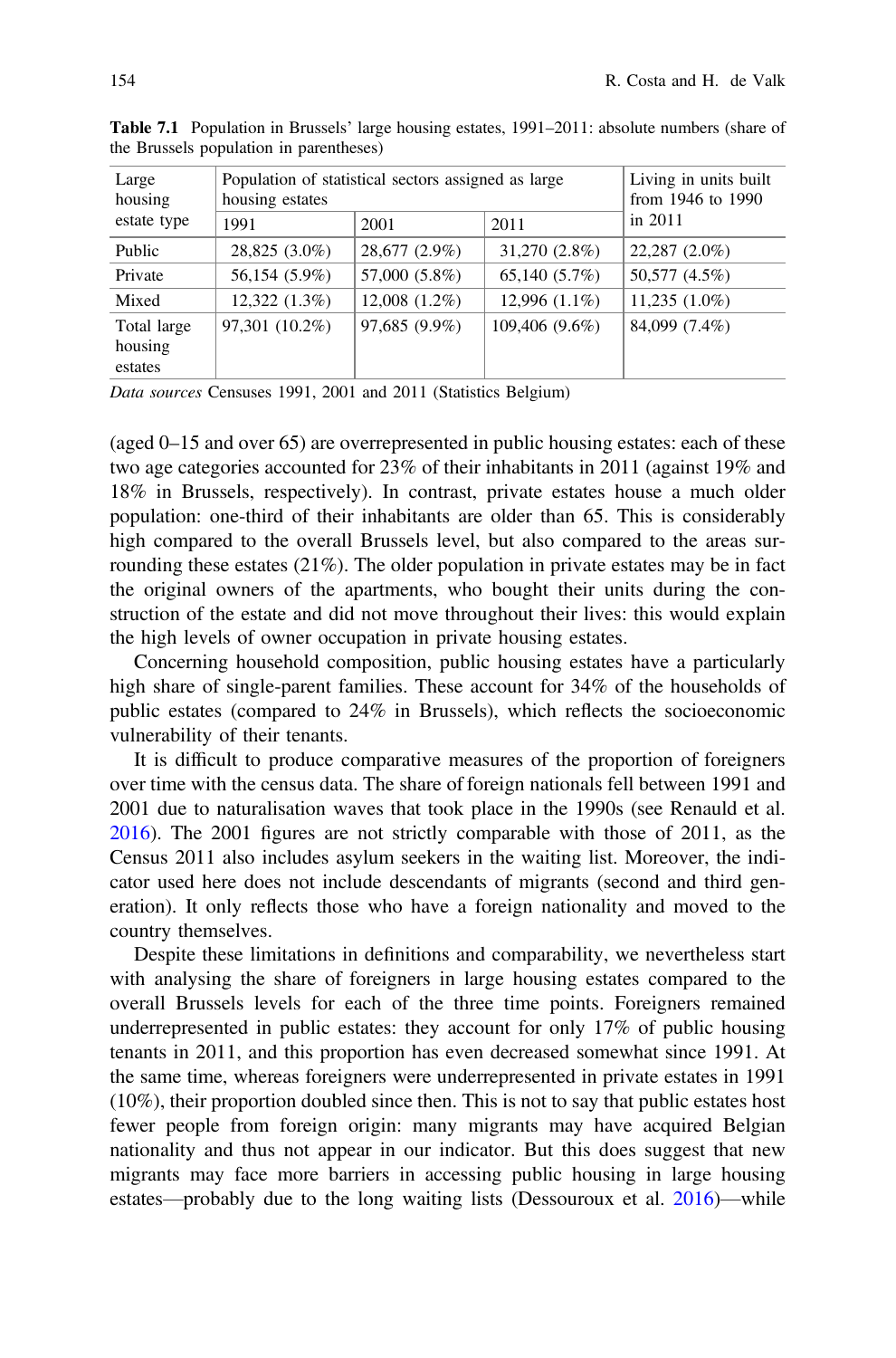<span id="page-10-0"></span>

|   | ĵ<br>֧֧֧֧ׅ֧֧֧֧ׅ֧֚֚֚֚֚֚֚֚֚֚֚֚֚֚֚֚֚֚֚֚֚֚֚֚֚֚֚֚֚֚֚֚֚֝֡֡֡֓֡֜֓֡֓֞֡֝֬֜<br>ì | ١<br>į | 5<br>l<br>l | $\frac{1}{2}$ | i<br>C | へへい<br>ì | c miblic private and mived |  | $\sim$ | 0.0010101 | actotac and ctotict<br>3 | j | i |
|---|-----------------------------------------------------------------------|--------|-------------|---------------|--------|----------|----------------------------|--|--------|-----------|--------------------------|---|---|
| l | gradio<br>i<br>d<br>ţ<br>d.<br>ł                                      |        |             |               |        |          |                            |  |        |           |                          |   |   |

|                       | 1991            |                    |                                          |                    | 2001     |                       |                  |                  | 2011     |                  |                  |                       |
|-----------------------|-----------------|--------------------|------------------------------------------|--------------------|----------|-----------------------|------------------|------------------|----------|------------------|------------------|-----------------------|
|                       | <b>Brussels</b> | Public             | Private                                  | Mixed              | Brussels | Public                | Private          | Mixed            | Brussels | Public           | Private          | Mixed                 |
| Aged 0-15             | 17.7            |                    | 14.5                                     | 16.0               | 18.1     |                       | 12.0             | 13.0             | 19.1     | 23.5             | 15.6             | 15.0                  |
|                       |                 | $16.2$<br>(17.7)   | (16.6)                                   | (16.8)             |          | $\frac{21.8}{(18.7)}$ | (18.2)           | (16.9)           |          | (20.7)           | (19.4)           | (17.4)                |
| Aged 65+              | 23.6            |                    |                                          |                    | 20.7     |                       |                  | 32.4             | 17.9     |                  |                  |                       |
|                       |                 | 29.1<br>(26.0)     | $\frac{29.8}{(28.3)}$                    | 27.2<br>(26.7)     |          | $27.2$<br>$(23.3)$    | 34.7<br>(23.9)   | (24.0)           |          | $23.1$<br>(19.3) | $30.9$<br>(21.4) | $\frac{30.9}{(21.7)}$ |
| Single-parent         | 22.2            |                    |                                          | $22.7$<br>(19.3)   | 28.2     | $39.3$<br>$(28.2)$    | $25.2$<br>(30.1) | $27.8$<br>(27.1) | 24.4     | $34.1$<br>(23.4) | $21.6$<br>(25.3) | $\frac{25.1}{(22.5)}$ |
| households            |                 | $29.6$<br>$(21.1)$ | $18.9$<br>(22.5)                         |                    |          |                       |                  |                  |          |                  |                  |                       |
| Foreigners            | 28.5            |                    | 11.1                                     | 17.1               | 26.3     |                       |                  | 17.8             | 32.5     |                  | $20.5$<br>(24.1) |                       |
|                       |                 | $18.7$<br>(21.4)   | (16.9)                                   | (16.6)             |          | $\frac{16.6}{(18.6)}$ | $14.2$<br>(17.6) | $(20.1)$         |          | $17.4$<br>(24.0) |                  | $25.5$<br>(27.7)      |
| Employment rate       | 49.3            |                    |                                          |                    | 49.7     |                       |                  |                  | 48.3     |                  |                  |                       |
|                       |                 | $47.1$<br>(51.8)   | $61.0$<br>$(54.7)$                       | 55.2<br>(55.9)     |          | $39.3$<br>$(51.8)$    | $57.4$<br>(53.1) | 55.8<br>(57.1)   |          | $37.4$<br>(50.6) | $56.5$<br>(51.7) | $52.5$<br>$(54.0)$    |
| Lower secondary       | 62.5            | $74.5$<br>(65.5)   |                                          |                    | 42.7     |                       |                  | 35.6             | 38.9     |                  |                  |                       |
| education             |                 |                    | $58.5$<br>(62.2)                         | $50.2$<br>$(53.2)$ |          | $62.6$<br>(49.0)      | 46.6<br>(45.7)   | (33.8)           |          | $58.4$<br>(44.3) | $42.8$<br>(41.5) | $32.8$<br>(28.7)      |
| Tertiary              | 18.9            |                    |                                          | 27.0               | 33.6     | 15.2                  | 27.0             | 38.2             | 35.5     | 17.2             | 28.6             | 39.9                  |
| education             |                 | $9.6$<br>(15.0)    | $\frac{19.2}{(18.1)}$                    | (25.9)             |          | (25.3)                | (29.3)           | (42.0)           |          | (27.8)           | (31.2)           | (45.2)                |
| Data sources Censuses |                 |                    | 1991, 2001 and 2011 (Statistics Belgium) |                    |          |                       |                  |                  |          |                  |                  |                       |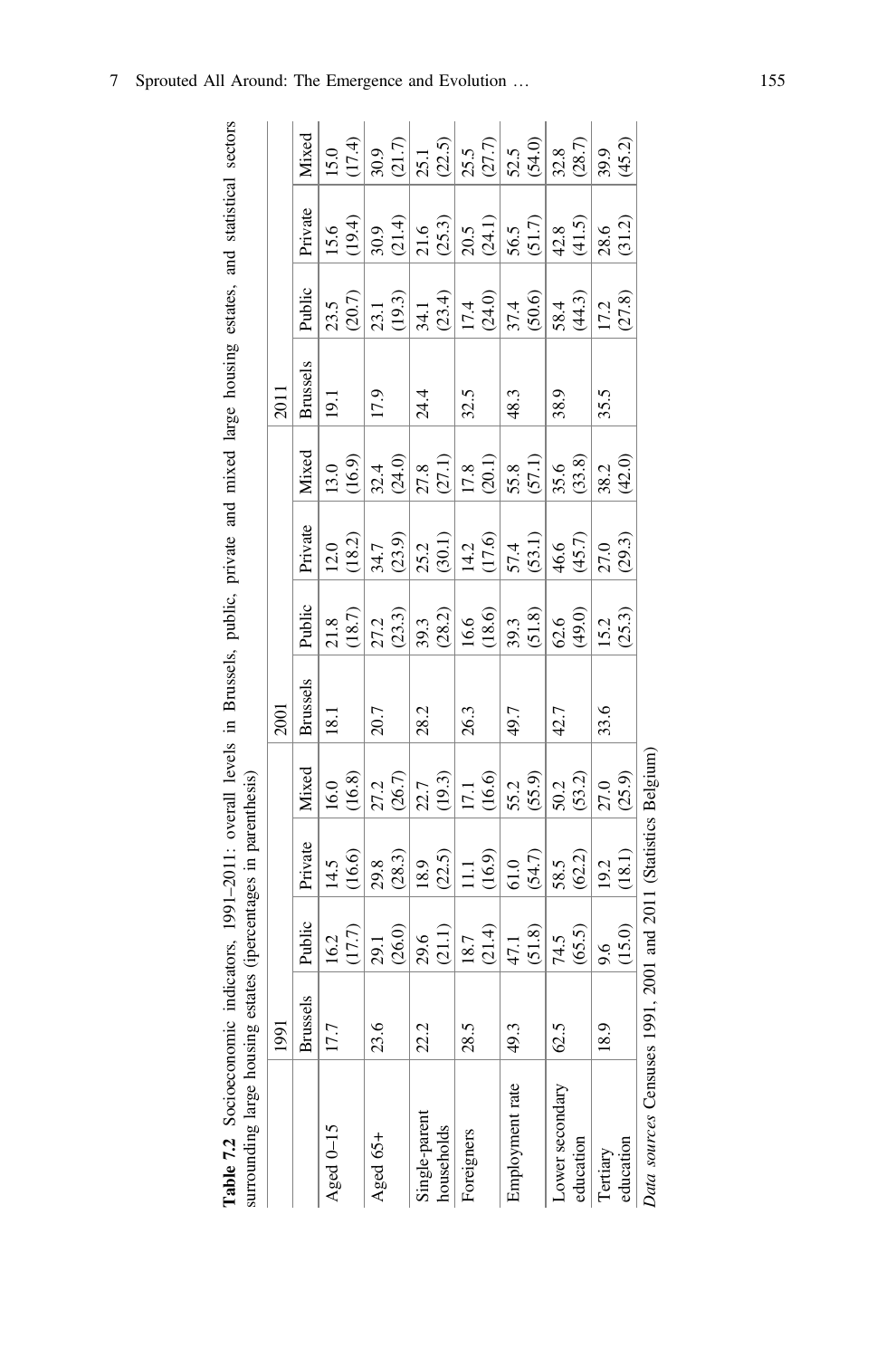private estates seem to accommodate part of the recent international migration to Brussels.

Socioeconomic conditions, measured here by employment and education, also differ between public and private estates. While employment rates remained stable in Brussels around 49% since the 1990s, they fell considerably in public estates. In 2011, the employment rate in public estates was 27%. This is half the level in the areas surrounding public estates.

In terms of education, Brussels experienced, since the 1990s, a rapid change in educational composition: the share of inhabitants with lower education fell from 62 to 39%, while the proportion holding a university degree rose from 19 to 35%. Public housing estates did not follow these trends: educational levels increased at much slower rates and remained considerably low (lower education only fell from 75% in 1990 to 58% in 2011). Yet, it is noteworthy that education levels in public housing estates did increase (albeit slowly) at the same time that employment rates were falling. This could indicate that it is increasingly difficult for the lower classes to convert education into employment.

Moreover, one explanation of the socioeconomic deterioration of public housing estates is the fact that public housing stock did not increase significantly in Brussels during this period; therefore, the existing public estates increasingly fulfil the role of 'safety net' for an increasing number of deprived households (De Decker [2008\)](#page-20-0). In contrast, the socioeconomic profile in private estates followed Brussels' overall trends: stable employment and increasing education levels. Nonetheless, the share of inhabitants with a tertiary diploma increased much slower. This is certainly due to the permanence of an older population in these estates.

It is important to note that the indicators calculated here for Brussels' public and private estates hide important differences within large housing estates of the same category. To illustrate this diversity, the 30 large housing estates are plotted in Figs. [7.5](#page-12-0) and [7.6](#page-12-0), respectively, by the share of foreigners and the employment rate in 2011 and the corresponding rate of change since 1991. These can be compared to Brussels' levels represented by the dashed lines.

The share of foreign nationals in 2011 ranges between 8 and 25% in public estates, and between 8% and 35% in private estates. But the rates of changes reveal a clear pattern in which the shares of foreigners are progressing much slower in public, and rapidly in private housing estates. With respect to employment rates, all public housing estates experienced negative rates of changes since 2011—in most cases much lower than the Brussels level. In the case of private housing estates, only one case has significantly deteriorated since 1991.

In sum, generally speaking, public and private large housing estates experienced different evolutions in the last decades. Private housing estates house an older population, many of them of apartment owners. The share of foreigners in private estates is low compared to the city average, but it is increasing rapidly. In contrast, the proportion of foreigners decreased somewhat in most public estates; and while the educational level of the inhabitants is increasing, employment levels at the same time have decreased considerably. It is not surprising that public housing estates in Brussels host a more vulnerable population—this is their function within the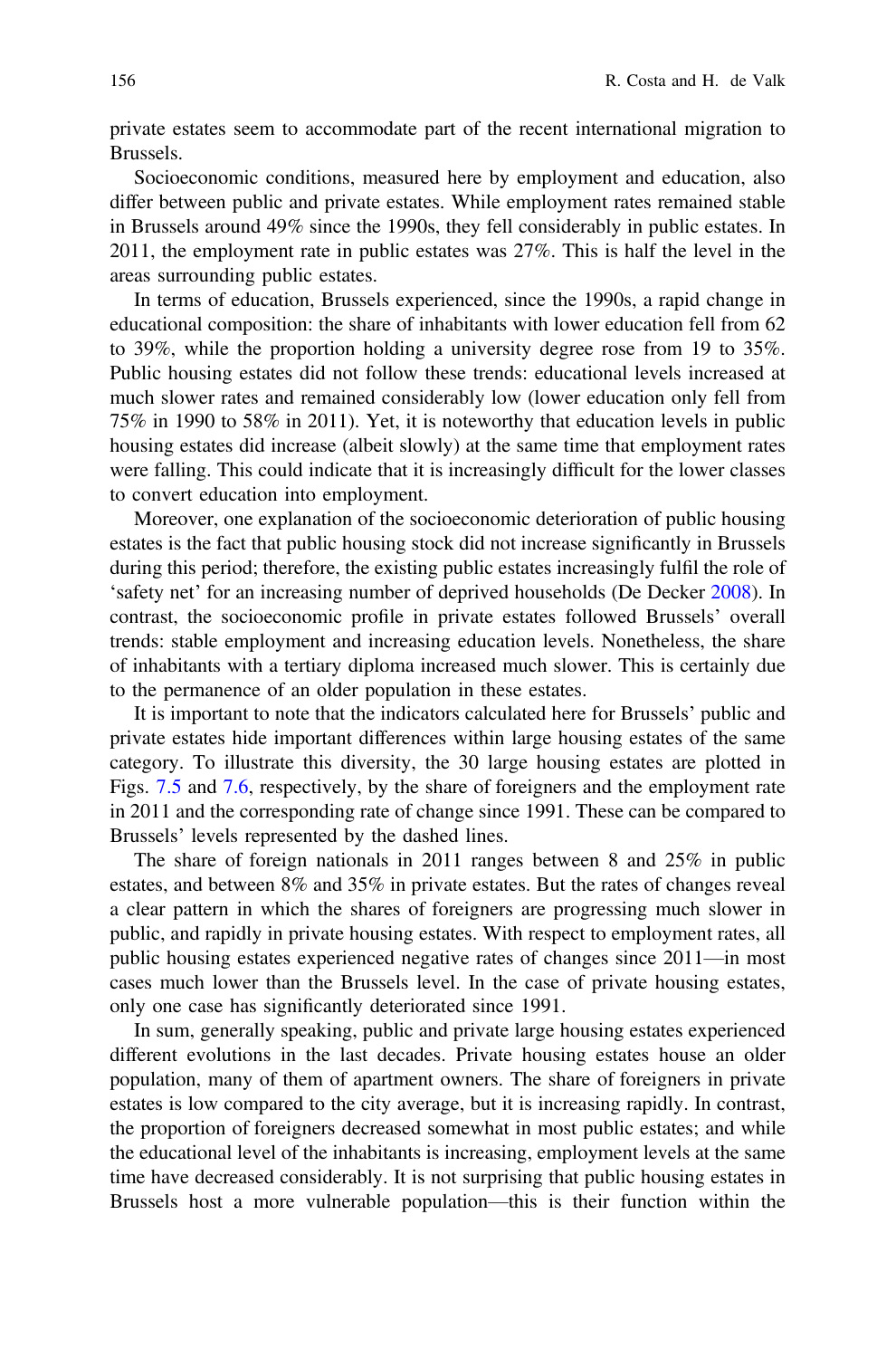<span id="page-12-0"></span>

Belgian housing policy. However, the deterioration of socioeconomic conditions in these estates indicates that they are being more and more often allocated to more vulnerable households.

# 7.4.2 Large Housing Estates' Impact on Ethnic and Socioeconomic Segregation in Brussels

Because of their large scope and their particular evolution, large housing estates can potentially shape concentration patterns and influence segregation levels in the city. Figures [7.7](#page-13-0) and [7.8](#page-14-0) show the concentration patterns of foreigners and employment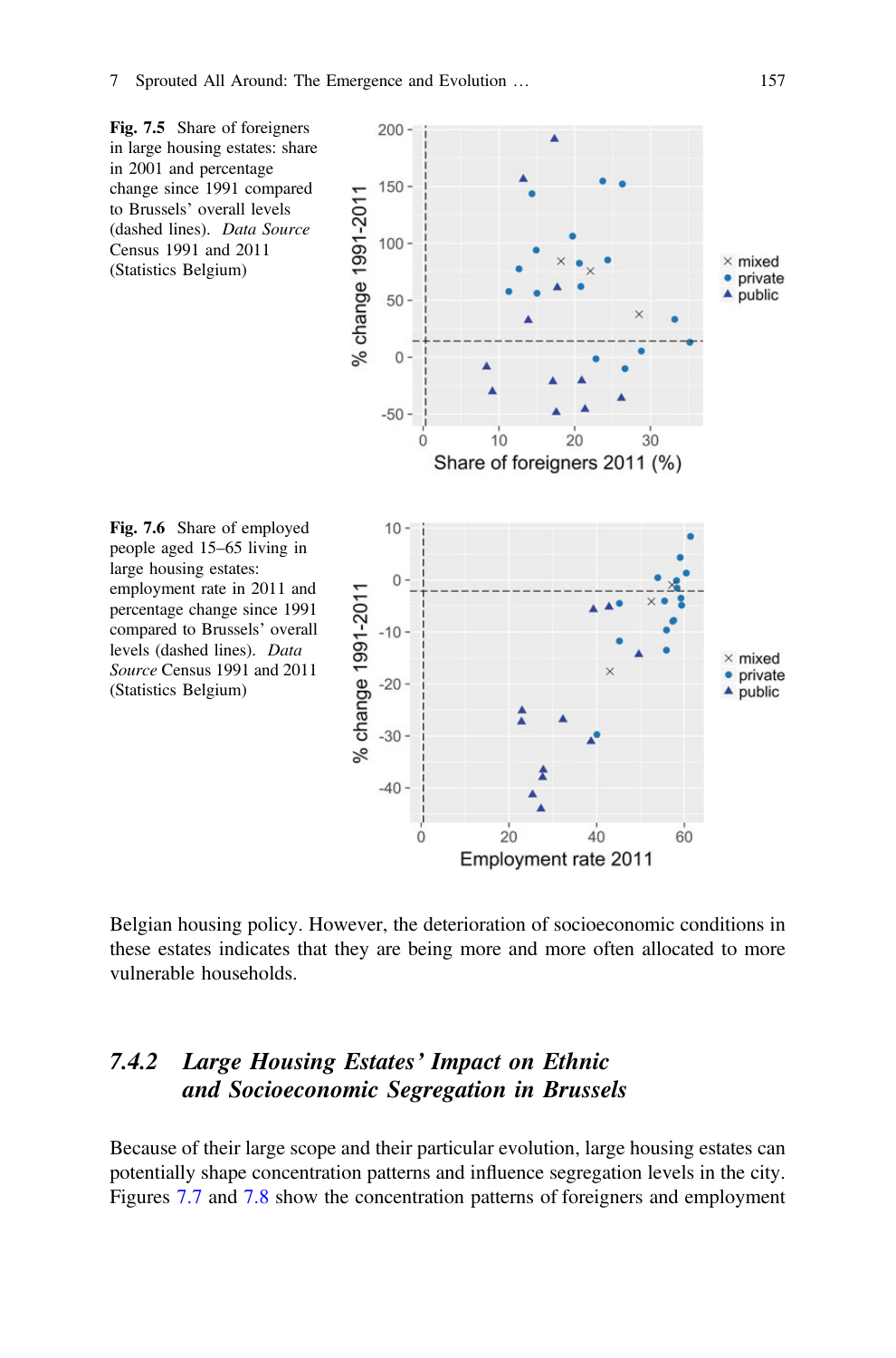<span id="page-13-0"></span>

Fig. 7.7 Share of foreign-born people in 2011 among the 400 nearest neighbours (gridded data). Data Source Census 2011 (Statistics Belgium)

in Brussels. The maps were made at the level of  $100 \text{ m} \times 100 \text{ m}$  grids with geo-coded data using a nearest-neighbour approach<sup>2</sup>: they depict the proportion among the 400 nearest neighbours that are foreign-born (Fig. 7.7) and employed (Fig. [7.8\)](#page-14-0). This allows us to attain a geographic level that is finer than the statistical sectors.

It is in the central neighbourhoods of Brussels that ethnic and socioeconomic segregations overlap. In particular, the nineteenth-century neighbourhoods west from the city core concentrate high shares of foreigners (often surpassing 50% of the nearest neighbours) and very low employment rates (lower than 30% of the neighbours of working age). As mentioned in Sect. [7.2](#page-1-0), these areas are dominated by the lowest-quality dwellings and have long hosted labour migrants (De Winter and Musterd [1998;](#page-20-0) Kesteloot and Van der Haegen [1997\)](#page-20-0).

Large housing estates, in contrast, are located in the fringes of the city. As the gridded data in Fig. 7.7 show, large housing estates do not concentrate high shares of migrants compared to their surroundings and certainly not compared to the

<sup>&</sup>lt;sup>2</sup>The maps were elaborated within the research project 'Residential segregation in five European countries' (ResSegr), financed by JPI Urban Europe, and in collaboration with Statistics Belgium. They were developed based on the geo-located data from the Census 2011 and using the EquiPop software (Östh et al. [2015\)](#page-21-0)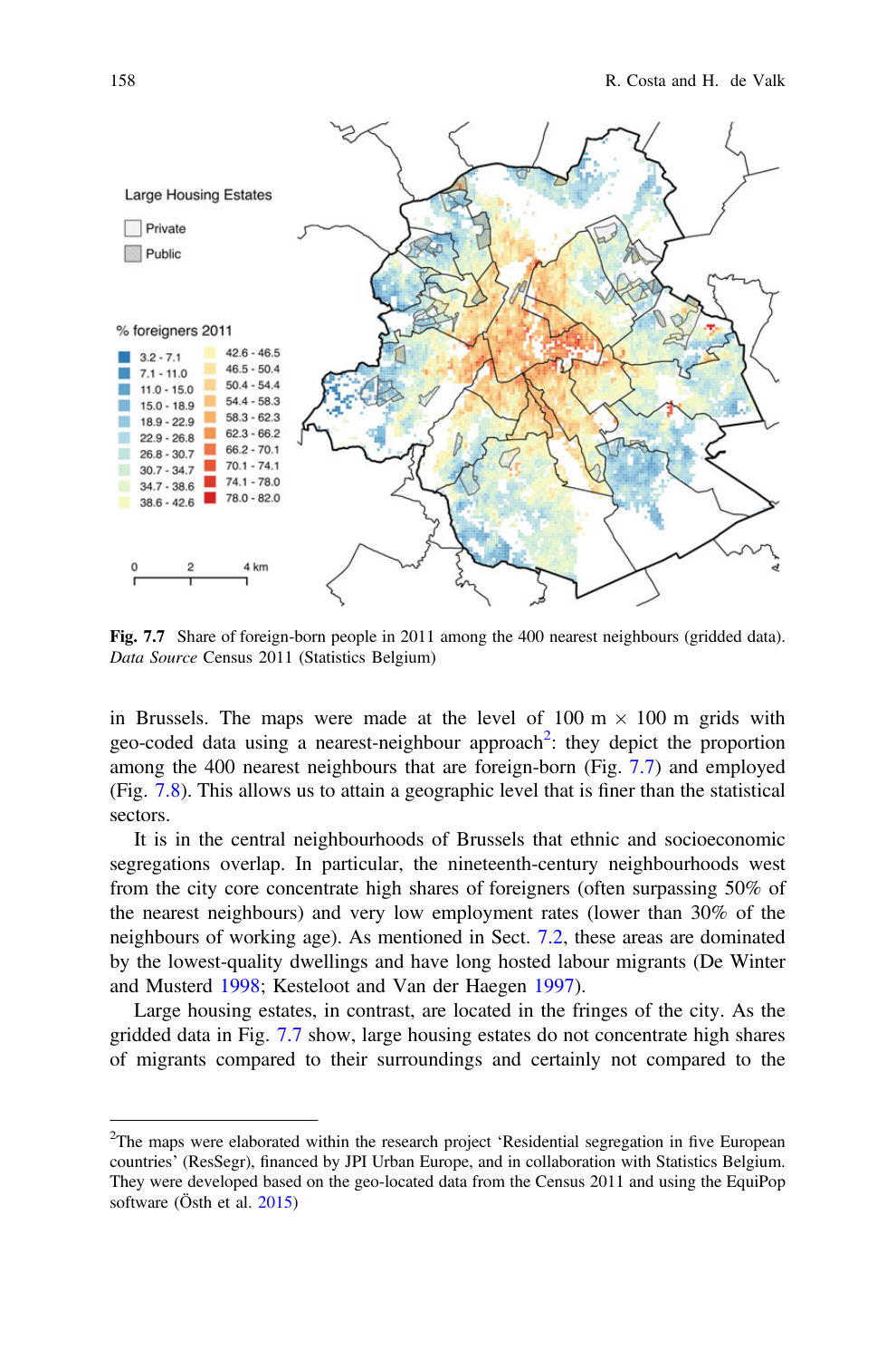<span id="page-14-0"></span>

Fig. 7.8 Share of people aged 25–64 in employment in 2011 (employment rate 2011) among the 400 nearest neighbours (gridded data). Data Source Census 2011 (Statistics Belgium)

central neighbourhoods. In the case of employment, public estates do have lower rates compared to their surroundings, as one could expect. However, for private estates, employment levels tend to be close to that of their surrounding areas. In sum, the maps suggest that large housing estates do not play a major role in the segregation patterns of Brussels as a whole. Only public housing estates seem to play a role in the socioeconomic disparities at the local level. Most of the ethnic and socioeconomic segregation happens in the old working-class neighbourhoods west of the inner city.

In order to assess large housing estates' impact on segregation levels, we calculated the dissimilarity index (DI) for foreigners and persons not in employment, with and without large housing estates  $(Table 7.3)^3$  $(Table 7.3)^3$  $(Table 7.3)^3$ . The dissimilarity index is a traditional way to measure segregation levels. In our case, it compares the distribution of foreign nationals and persons aged 24–65 not in employment in a statistical sector to the overall distributions in Brussels. What interests us here is the relative change in the index value as we take public and private estates out of the

<sup>&</sup>lt;sup>3</sup>As aforementioned, data on unemployment are not accurately comparable over different census rounds. Therefore, in the calculation of the dissimilarity indices we use 'persons not in employment' instead of 'unemployed': it refers to all working-age persons who do not have a job (either because they are unemployed or because they are inactive and not looking for a job).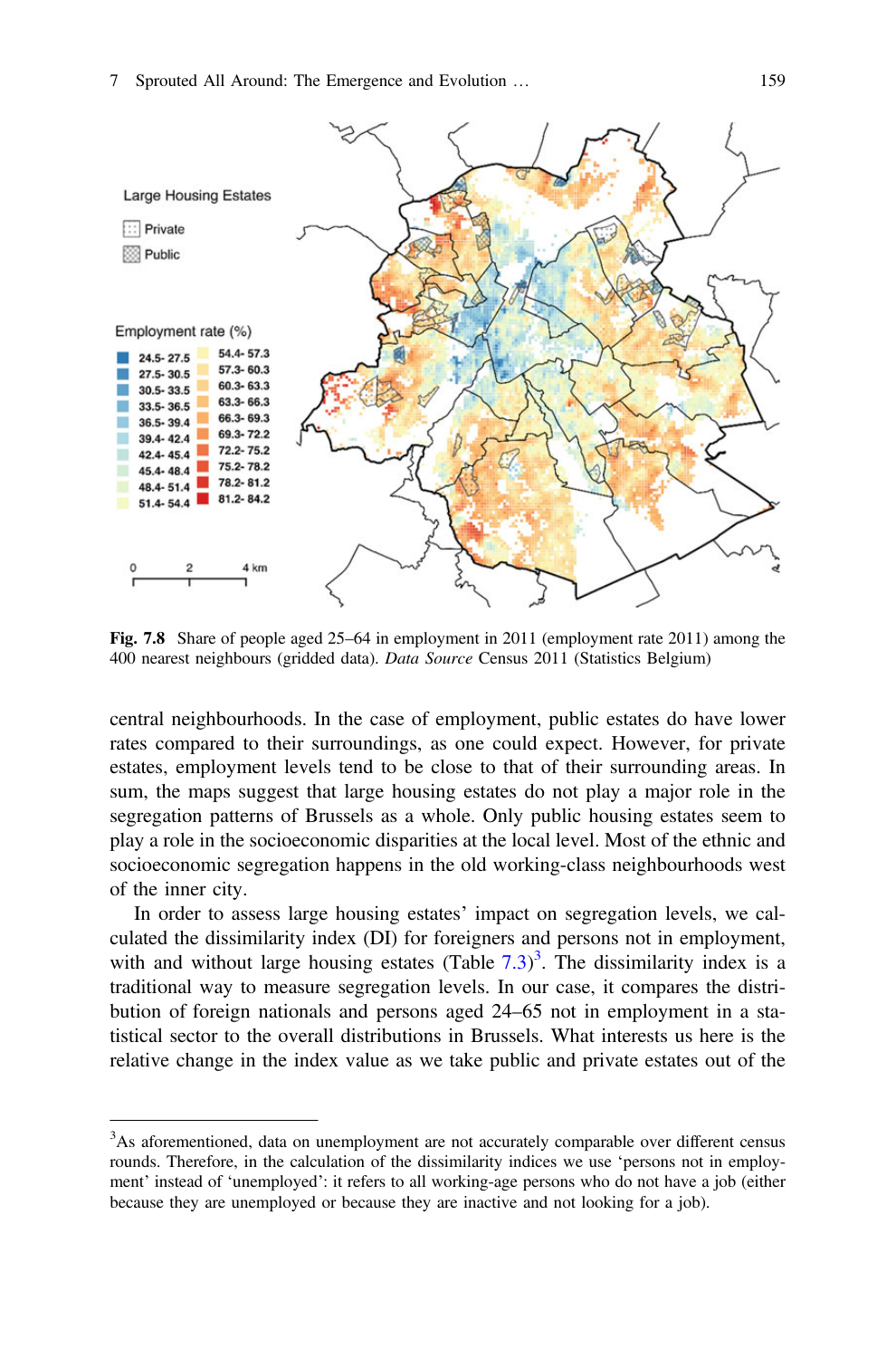|                                                                          | 1991      | 2001      | 2011     |
|--------------------------------------------------------------------------|-----------|-----------|----------|
| Foreign persons (with respect to Belgians)                               |           |           |          |
| <b>Brussels</b>                                                          | 0.4002    | 0.2617    | 0.2289   |
| without all large housing estates                                        | $-1.16%$  | $-4.42%$  | $-4.86%$ |
| without public large housing estates                                     | $+0.13%$  | $-0.59%$  | $-2.18%$ |
| without private large housing estates                                    | $-1.41\%$ | $-3.23%$  | $-2.53%$ |
| Working-age persons not in employment (with respect to employed persons) |           |           |          |
| <b>Brussels</b>                                                          | 0.1709    | 0.1724    | 0.1537   |
| without all large housing estates                                        | $-0.67\%$ | $-0.35\%$ | $-2.05%$ |
| without public large housing estates                                     | $+0.17%$  | $-1.49%$  | $-1.89%$ |
| without private large housing estates                                    | $-1.19%$  | $+1.02%$  | $0.00\%$ |

<span id="page-15-0"></span>Table 7.3 Dissimilarity indices for foreigners and persons not in employment, 1991–2001: overall levels in Brussels and percentage change in the index value as large housing estates are taken out of the calculation

Data source Census 2011 (Statistics Belgium)

calculation. This change is a measure of housing estates' weight on ethnic and socioeconomic segregation. For example, if the relative change in the DI without large housing estates is  $-10\%$ , this means that the absence of large housing estates decreases the segregation index by one-tenth; in other words, the presence of estates has a positive contribution to the overall segregation level.

DI values for foreigners are not comparable over time because of data issues; however, we can still observe the large housing estates' weight in segregation for each year. In 2001 and 2011, if all large housing estates are left out of the calculation, the DI decreases slightly: by 4.42% and 4.86%, respectively. This means that large housing estates do concentrate foreigners and account for some of the segregation in Brussels, although their weight is only limited. Interestingly, whereas the impact in 2001 came mostly from private housing estates  $(-3.23\%)$ , it was balanced in 2011 between private and public estates (−2.53 and −2.18%). In other words, public estates have had an increasing role in segregation levels.

Large housing estates have a smaller effect on segregation on the basis of employment (maximum −2% of the DI in 2011). It is noteworthy that the contribution of public estates to the overall employment segregation increased over time: it went from null in 1990 to −1.8% in 2011. This reflects the fact that public housing estates host an increasing proportion of unemployed.

In sum, large housing estates have a small influence on the overall levels of segregation in Brussels, most probably because they represent a small share of the housing stock. Public estates have some impact on segregation patterns at the local level and their importance in the segregation level on the basis of employment is increasing.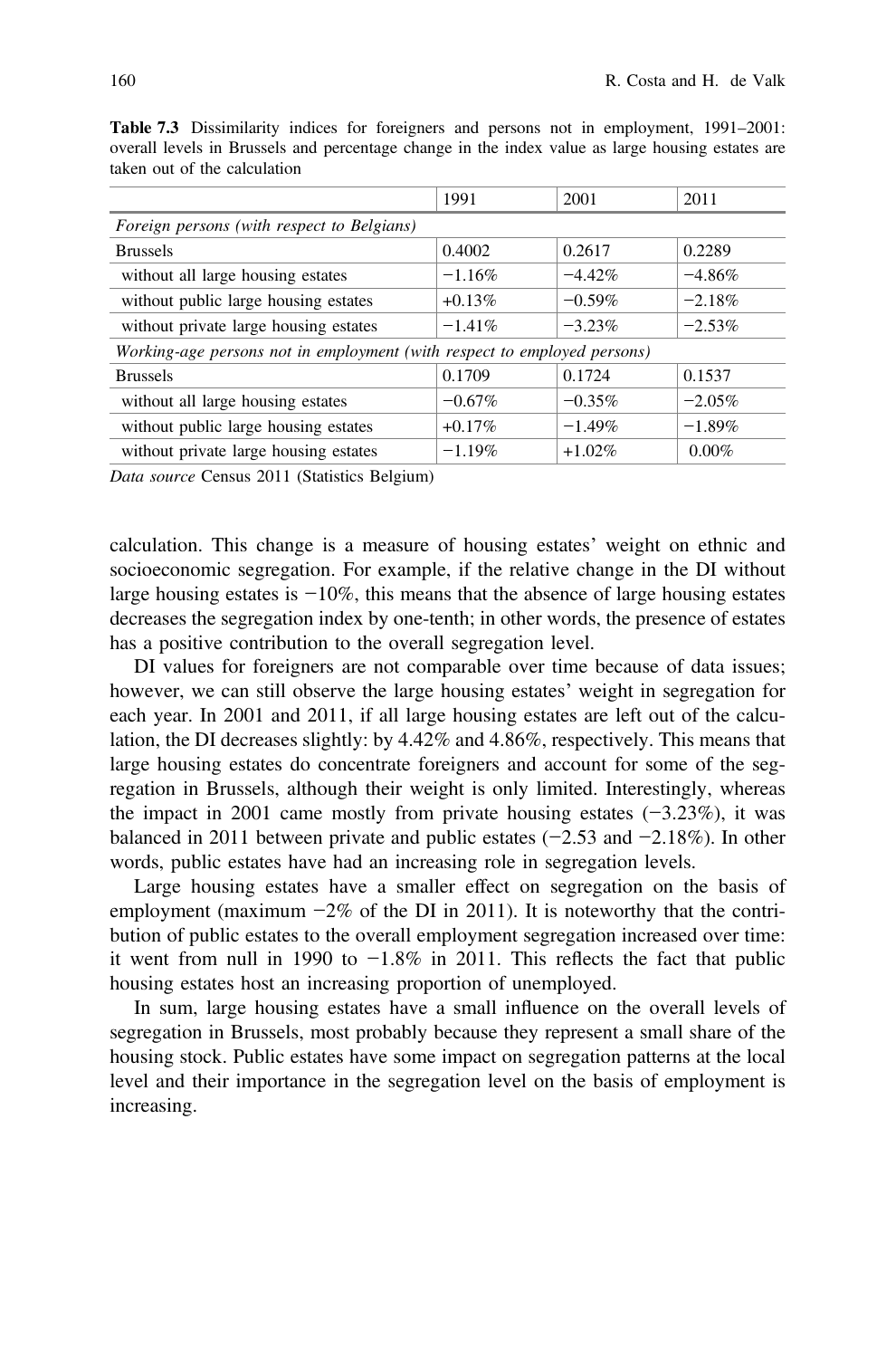# <span id="page-16-0"></span>7.5 Challenges, Political Awareness and Public **Intervention**

Alongside the challenges related to socioeconomic aspects and social mix, large housing estates also face important challenges associated with their physical estate and their internal design.

The current physical state of Brussels' housing estates varies from case to case. As a general rule, the materials used in their constructions went through significant deterioration. Run-down façades have presented permeability issues leading to infiltration. Another problem is the instability of balcony guardrails, which do not comply with today's safety regulations. The primary motivations for renovation, when the means are available, are therefore to make façades watertight and to improve balcony security. When these interventions are undertaken, works often involve enhancing energy efficiency.

Another common problem in large housing estates is the lack of safety in the shared areas, which is a direct result of their urbanistic conception. The circulation of cars was kept away from housing estate neighbourhoods to provide shared greenspaces for leisure; as a consequence, there is little social control preventing criminality, especially at night.

As a general rule, spatial planning and housing policies in Brussels have not been specifically concerned with the situation of large housing estates. No large-scale programme to date has been targeted to renovation of large housing estates, safety problems or socioeconomic aspects. Instead, regional public policies<sup>4</sup> have given priority to the 'revitalisation' of deprived neighbourhoods in the nineteenth-century belt (Dessouroux et al. [2016\)](#page-20-0), which are densely populated and are often in a worse state (Kesteloot and Van der Haegen [1997](#page-20-0)).

In the lack of an integrated policy directed to large housing estates, their trajectories and their present conditions vary from case to case. Below we discuss the specific trajectories of public and private estates and the means through which regional policies affect their physical and socioeconomic state.

#### 7.5.1 Public Large Housing Estates

As aforementioned, some public housing estates were conceived under modernist principles; however, the ideal of prosperous autonomous neighbourhoods was never achieved (Sterken [2013\)](#page-21-0). Since the 1980s, policymakers seem to have become somewhat aware of this fact and concerned with the isolation of social

<sup>&</sup>lt;sup>4</sup>Since the 1980s, spatial planning and housing policies in Belgium fall in the jurisdiction of regions (Winters & Elsinga [2008\)](#page-21-0). The Brussels Capital Region possesses autonomy in the matters of public housing, urbanism and infrastructure, among others. Only private rent legislation is still regulated at the federal level, and it remains largely liberal.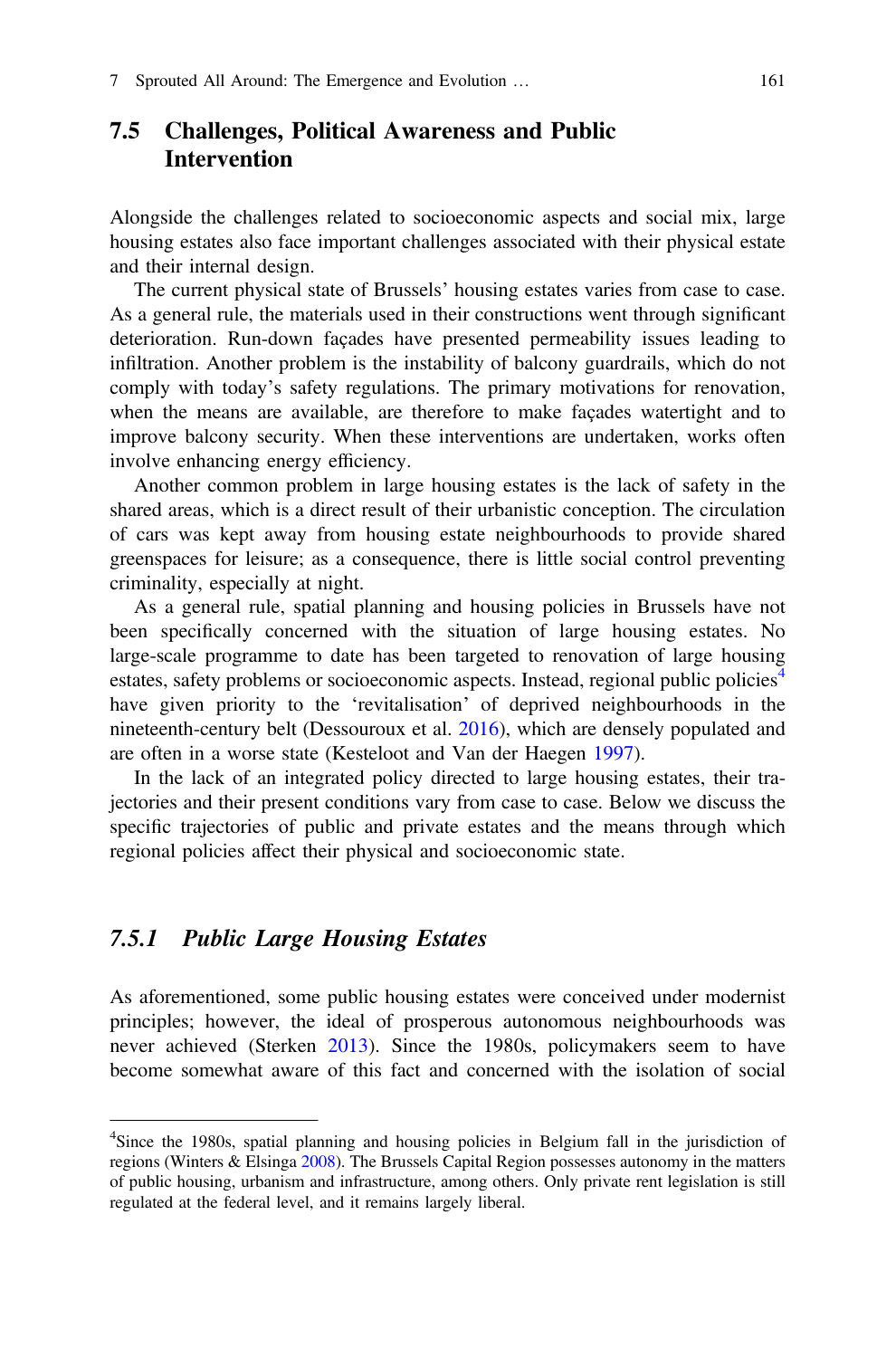tenants who had little interaction with other social profiles. Indeed, public authorities have since integrated new social housing units inside the urban fabric: new investments focused on renovation of existing houses and construction of small units inside neighbourhoods promote social mix. However, existing housing estates were not the object of large-scale programmes: they are dealt with case by case.

Public housing stock in Brussels is managed by 19 local housing companies (Sociétés Immobilières de Service Public—SISP) functioning under the umbrella of the regional social housing authority (Société du Logement de la Région de Bruxelles-Capitale—SLRB). The latter sets the rules in public housing, determines the criteria for their attribution and funds the renewal and construction of public units. In the case of the renewal of public estates, it is the local housing companies that apply for the SLRB funding. They set the priorities for renovation according to the needs in the dwellings they manage. As they operate at the local level, they are expected to have good knowledge of these priorities and the citizens' needs.

Although large housing estates were not specifically targeted by the SLRB nor the SIPS, many of them went through important renovation works in the last decades alongside other types of public housing. The SLRB directed most of its budget in the last decade for the renewal of the existing stock. It invested 500 million Euros between 2000 and 2017, from which many social large housing estates benefited. The works range from complete renovation of housing estates to targeted improvements (see Leroy [2012,](#page-21-0) [2014\)](#page-21-0).

One example is the emblematic Cité Modèle/Modelwijk. By the initiative of the responsible SISP, Le Foyer Laekenois, this public estate has gone through an important transformation since 2004, with a budget of more than 10 million Euros (see Le Foyer Laekenois [2014\)](#page-20-0). The project was based on in-depth studies of the physical and social conditions and with attention to the evolution of tenants' needs since its construction in the 1960s. The works involved the thorough renovation of the existing buildings, the construction of new housing units with an architectural design complementary with the modernist ensemble and the reorganisation of the common area by a landscapist. Also, shared space was improved with the creation of a new common restaurant, a nursery and sport facilities at the disposal of the residents.

Whereas the physical state of public estates improved in the last years, their socioeconomic conditions have been deteriorating (as shown in Sect. [7.3\)](#page-3-0). Public housing units are allocated according to a priority system: the more vulnerable the household, the higher the priority. For example, a single parent with a disabled child cumulates more 'priority points' than a household with a dependent elderly person. Whereas the demand for social housing is on the rise, the supply has not followed (Romainville [2010\)](#page-21-0): today, only 8% of the total housing stock in the city is public; there are as many households on the waiting list for social housing as there are public housing units—around 40,000 (Dessouroux et al. [2016](#page-20-0)). In this context, public housing units are more and more often attributed to the priority (most vulnerable) households. At the same time, access to the private rental market becomes more difficult for impoverished households as the rental prices increase (Dessouroux et al. [2016](#page-20-0)). Rental prices are significantly higher in the private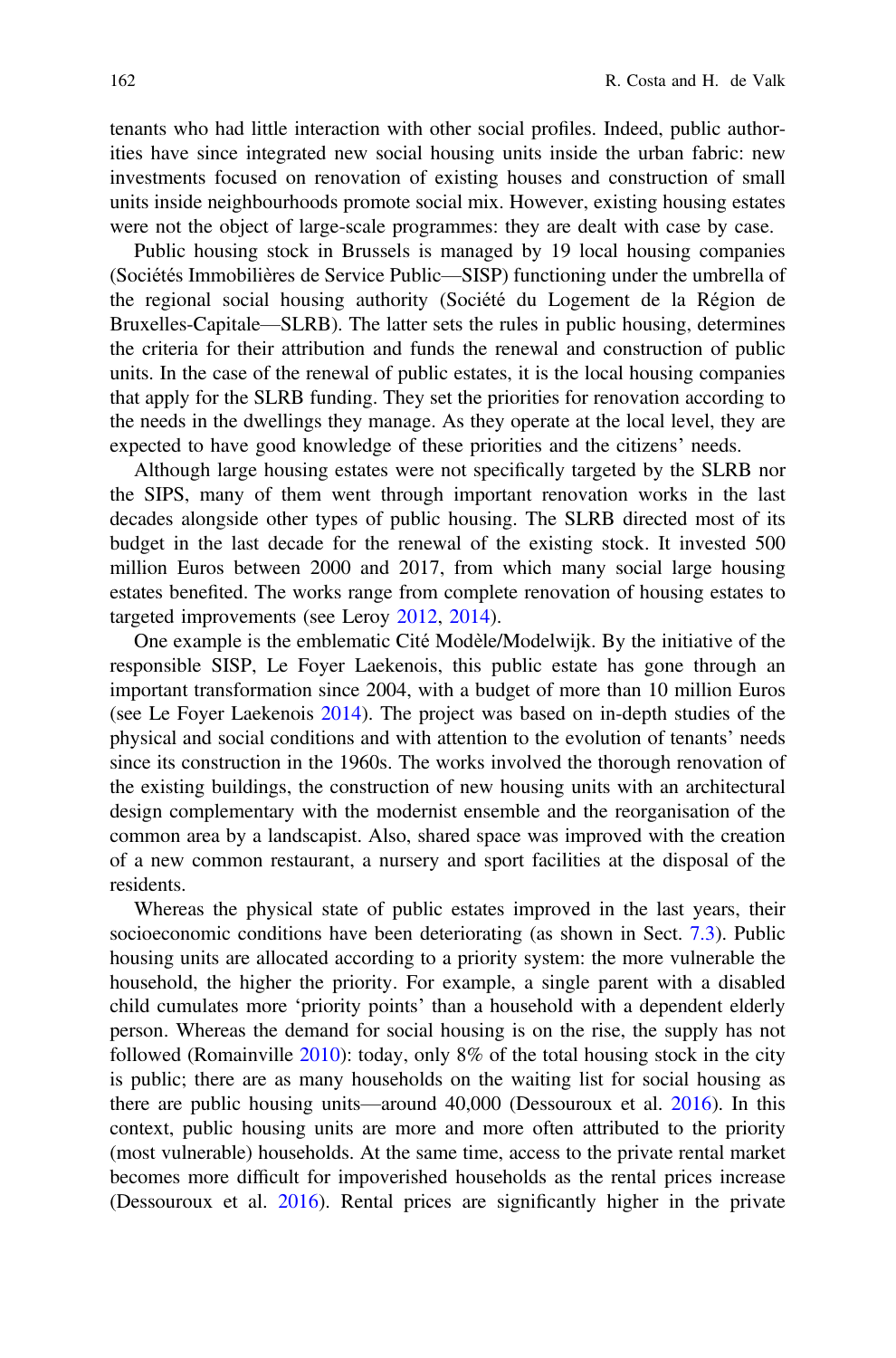market: 604€ on average for a two-bedroom apartment, against 234€ in public housing units (see Brussels Institute for Statistics and Analysis [https://monitor](#page-20-0)[ingdesquartiers.brussels](#page-20-0)).

In sum, despite the investments in the physical state of public estates, public housing in Brussels increasingly has the role of social safety net. If demand continues to rise faster than available offerings, one can expect that units in public housing estates will be attributed to an increasingly deprived population, making social mix less probable in these estates.

### 7.5.2 Private Large Housing Estates

Although the construction of private large housing estates had ceased by the 1980s, there has never been a will to reject the existing ones. Today, these apartments still do well in the real estate market. Their physical state and socioeconomic conditions are variable and depend on the neighbourhoods in which they are located.

Because the private sector is liberal, the physical condition of large buildings has depended on the way they were managed by their owners (or co-property), rather than on public initiatives. Their renovation depends on the owners' financial conditions and on their capacity to find consensus among the large number of residents for the execution of works. Some private estates went through important renovations and maintained good physical condition, especially in affluent neighbourhoods; others are in a visibly worse state.

Apartment owners in large housing estates can apply for public grants for renovation, insulation or embellishment. However, they do not benefit from special grants or large-scale renovation programmes. This is because a high share of public investment in the physical state of private housing is directed to the deprived central neighbourhoods within the Area for Reinforced Development of Housing and Renewal (Espace de Développement Renforcé du Logement et de la Rénovation, EDRLR) (Romainville [2010](#page-21-0); Dessouroux et al. [2016](#page-20-0)). Inhabitants of the EDRLR benefit from higher renewal grants and from area-based programmes conceived through citizen participation (neighbourhood contracts) (see Romainville [2010;](#page-21-0) Romańczyk [2015\)](#page-21-0). As large housing estates fall outside the EDRLR area (except for one), they do not benefit from any special rule for public intervention. Furthermore, the applicable grants represent only a partial support of the works' costs: their realisation still lies on the large housing estates' owners' capacity to mobilise and finance them.

Regional policies have even less reach in the socioeconomic conditions of private housing estates. Because the private rental market falls into federal jurisdiction and is largely deregulated, the region has little or no way to promote social mix inside the private-owned apartment buildings.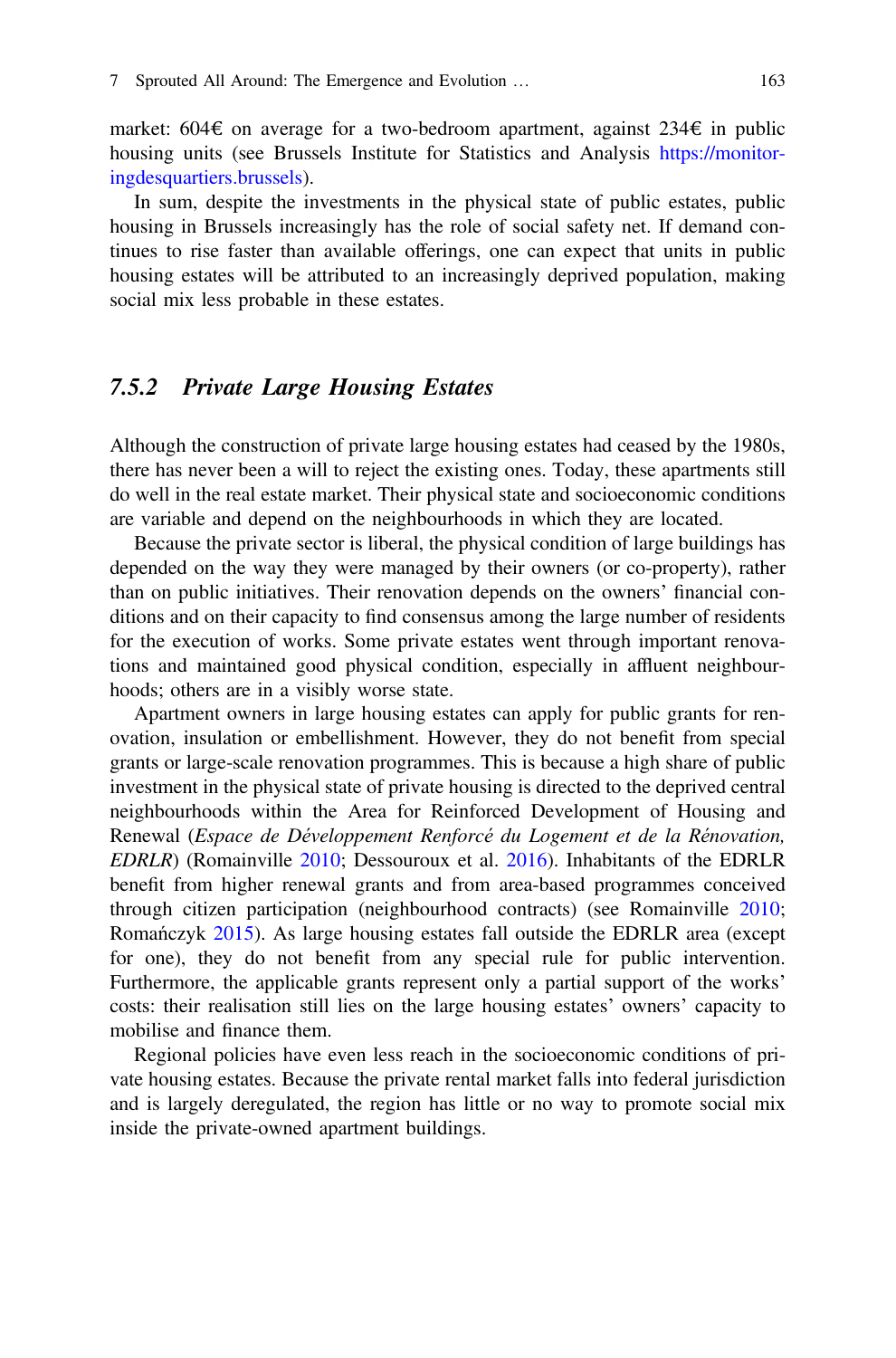#### 7.6 Conclusion

Large housing estates in Brussels emerged under a particular context of national housing policies, marked by homeownership support, lack of spatial planning, very liberal legislation in the construction business and low investments in public housing. These conditions allowed the construction of a limited number of public estates and a large number of private estates composed of standardised buildings.

In Brussels, we can find many examples of mid- and high-rise apartment buildings built after World War II. In this study, we focused on the large ensembles with more than 500 housing units. As these ensembles concentrate an important number of households, they potentially have an impact on segregation patterns in the city as well as on the residents' lives.

The 30 large housing estates identified in this study account for a relatively low proportion of the Brussels population: around 7% in 2011, of which only 2% are in public estates. Moreover, large housing estates are not clustered together, but scattered around the fringes of the city. These two features seem to limit housing estates' role in overall segregation levels and patterns.

In fact, our analyses show that Brussels' large housing estates have a modest impact on segregation on the basis of nationality and employment. Most of the ethnic and socioeconomic segregation in Brussels happens in dense central neighbourhoods located in the nineteenth-century belt. These neighbourhoods have traditionally hosted migrants in vulnerable conditions and they continue to do so. The reason why new migrants end up in these neighbourhoods rather than large housing estates may be attributed to the housing market in these areas, which offers cheap prices in the private rental market (albeit in the lowest-quality dwellings). In addition, long-established networks may play a role in migrants' trajectories.

Nevertheless, public estates seem to contribute to local disparities. Our analyses suggest that public housing estates have concentrated an increasingly deprived population, considerably different from their surrounding areas. As the supply of public housing has not accompanied the increasing demand, public housing units are more and more often filled by the most vulnerable households. This situation is not likely to change in the next years.

Private large housing estates were originally intended for ownership by the lower middle class. Today, these estates still have a majority of apartment owners, and one-third of their inhabitants is older than 65. It is thus reasonable to assume that a considerable share of units in private estates is still occupied by the original owners. If this is the case, we can expect that these apartments will progressively fall into the real estate market in the next decades. Private housing estates can therefore change quickly in the near future. In fact, our study shows that the share of migrants in these estates has already increased rapidly since the 1990s. If this trend continues, private large housing estates will perhaps have more significant weight in segregation.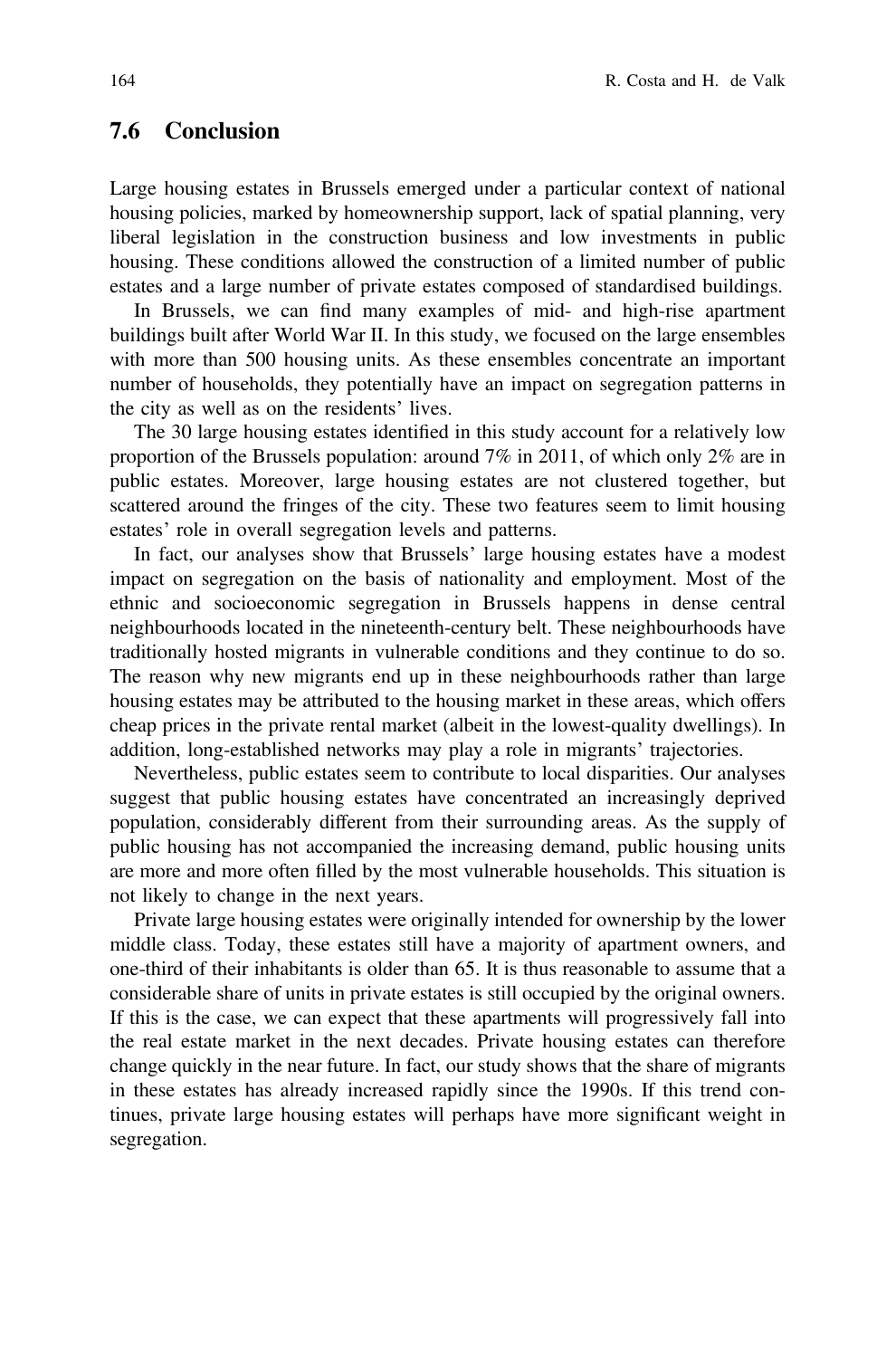<span id="page-20-0"></span>In sum, Brussels' large housing estates are spatially scattered and have only a limited impact on the concentration of deprivation and foreign nationals. However, the trends identified in our study indicate that large housing estates can become important socioeconomic fractures at the local level. Although policymakers have seemingly acknowledged the potential problems of social housing estates since the 1980s, the policy strategy was to direct new investments in social housing to small housing units in mixed areas. The existing large housing estates have not been part of an integrated agenda in the regional housing policies. Although this is not likely to change in the near future, policies encouraging a social mix in large housing estates could anticipate their potential role in spatial inequalities and social cohesion of neighbourhoods.

Acknowledgements The authors thank Cécile Dubois, historian of the architectural heritage of Brussels, for her insights on how the perception of housing estates evolved among policymakers and the general public. They also thank Guillaume Sokal, architect at Brussels regional social housing authority (SLRB), for his clarifications on the complex structure of public housing in Brussels and on the system of public funds and grants. Gregory Hye, architect with experience in renovation of private housing, provided technical and practical information on renovation of private housing estates.

This work is part of and financed by the JPI Urban Europe project 'Residential segregation in five European countries: a comparative study using individualised scalable neighbourhoods' (ResSegr). More information is available at www.residentialsegregation.org.

#### **References**

- Andersen HS (2002) Excluded places: the interaction between segregation, urban decay and deprived neighbourhoods. Hous Theor Soc 19(3–4):153–169
- Broes T, Dehaene M (2016) Real estate pioneers on the metropolitan frontier. In: The works of Jean-Florian Collin and François Amelinckx in Antwerp. Cidades, Comunidades e Territórios vol 33, pp 89–112
- Brussels institude for statistics and analysis. <https://monitoringdesquartiers.brussels>
- De Decker P (2008) Facets of housing and housing policies in Belgium. J Hous Built Environ 23:155–171
- De Winter M, Musterd S (1998) Towards undivided cities in western Europe: new challenges for urban policy: part 4 Brussels. Delft University Press, Delft
- Deboosere P, Stoop R, Willaert D (2003) Codeboek Volkstelling 1-3-1991. Working Paper 2003-1. Steunpunt Demography, Vrije Universiteit Brussel
- Deboosere P, Willaert D (2004) Codeboek Algemene Socioeconomische Enquête 2001. Working Paper 2004-1. Steunpunt Demography, Vrije Universiteit Brussel
- Dessouroux C, Bensliman R, Bernard N, De Laet S, Demonty F, Marissal P, Surkyn J (2016) Housing in Brussels: diagnosis and challenges. BSI Synop Brussels Stud 99
- Grosjean (2010) Urbanisation sans urbanisme. Une histoire de la ville diffuse. Margada, Wavre
- Kesteloot C, Cortie C (1998) Housing turks and moroccans in brussels and amsterdam: the difference between private and public markets. Urban Stud 35(10):1835–1853
- Kesteloot C, Van der Haegen H (1997) Foreigners in Brussels 1981–1991: spatial continuity and social change. Tijdschrift voor Economische en Sociale Geografie 88(2):105–119
- Le Foyer Laekenois (2014) La Cité Modèle à Bruxelles: un chantier qui vit. Dossier de présentation technique. [http://www.lakensehaard.be/srcpresse/pdf/fr/Avril2014\\_DossierTechnique.pdf](http://www.lakensehaard.be/srcpresse/pdf/fr/Avril2014_DossierTechnique.pdf)